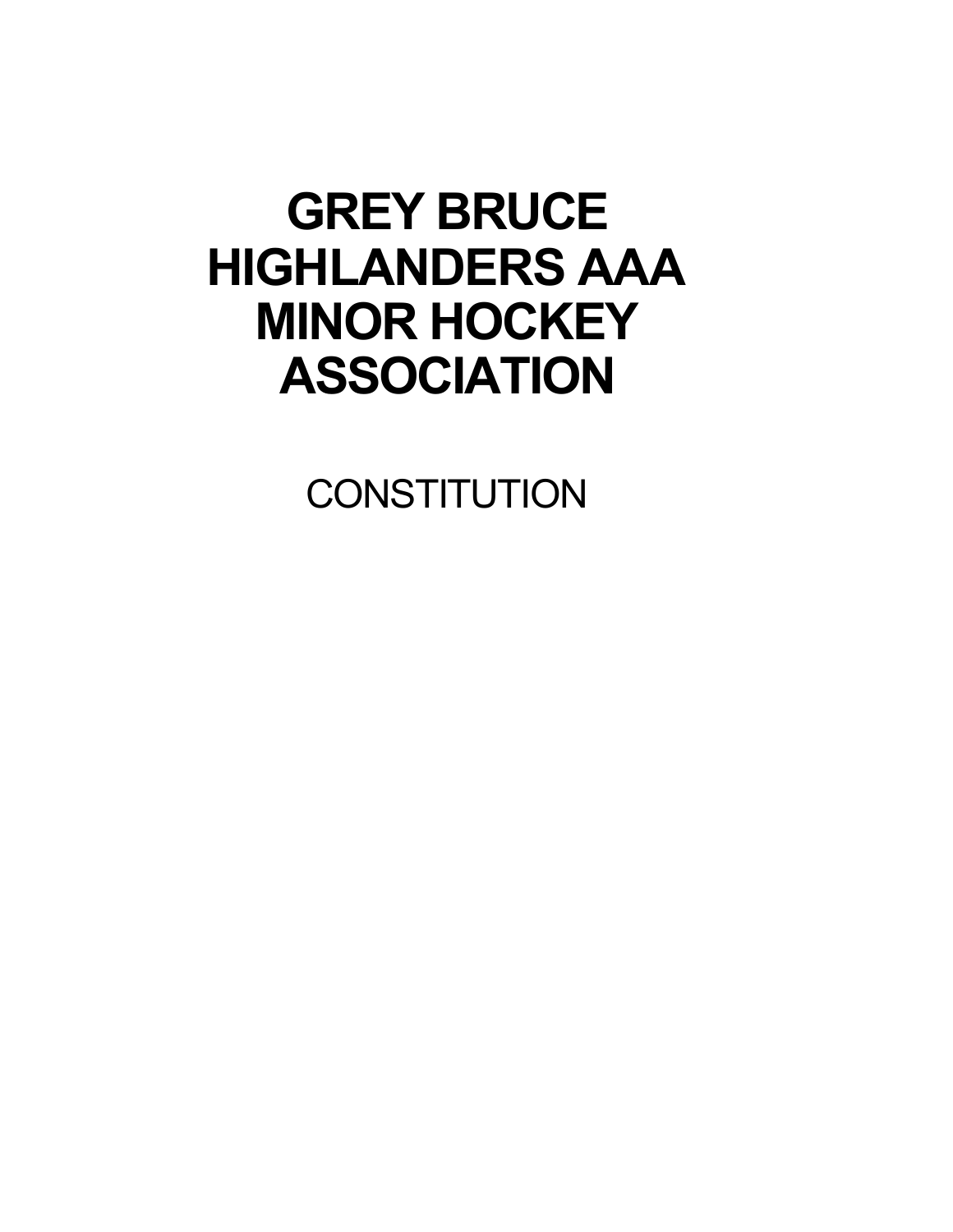## GREY BRUCE HIGHLANDERS AAA MINOR HOCKEY ASSOCIATION **CONSTITUTION**

# **CONTENTS**

| 1.  |  |
|-----|--|
| 2.  |  |
| 3.  |  |
| 4.  |  |
| 5.  |  |
| 6.  |  |
| 7.  |  |
| 8.  |  |
| 9.  |  |
| 10. |  |
| 11, |  |
| 12. |  |
| 13. |  |
| 14. |  |
| 15. |  |
| 16. |  |
| 17. |  |
| 18. |  |
| 19. |  |
| 20. |  |
| 21. |  |
| 22. |  |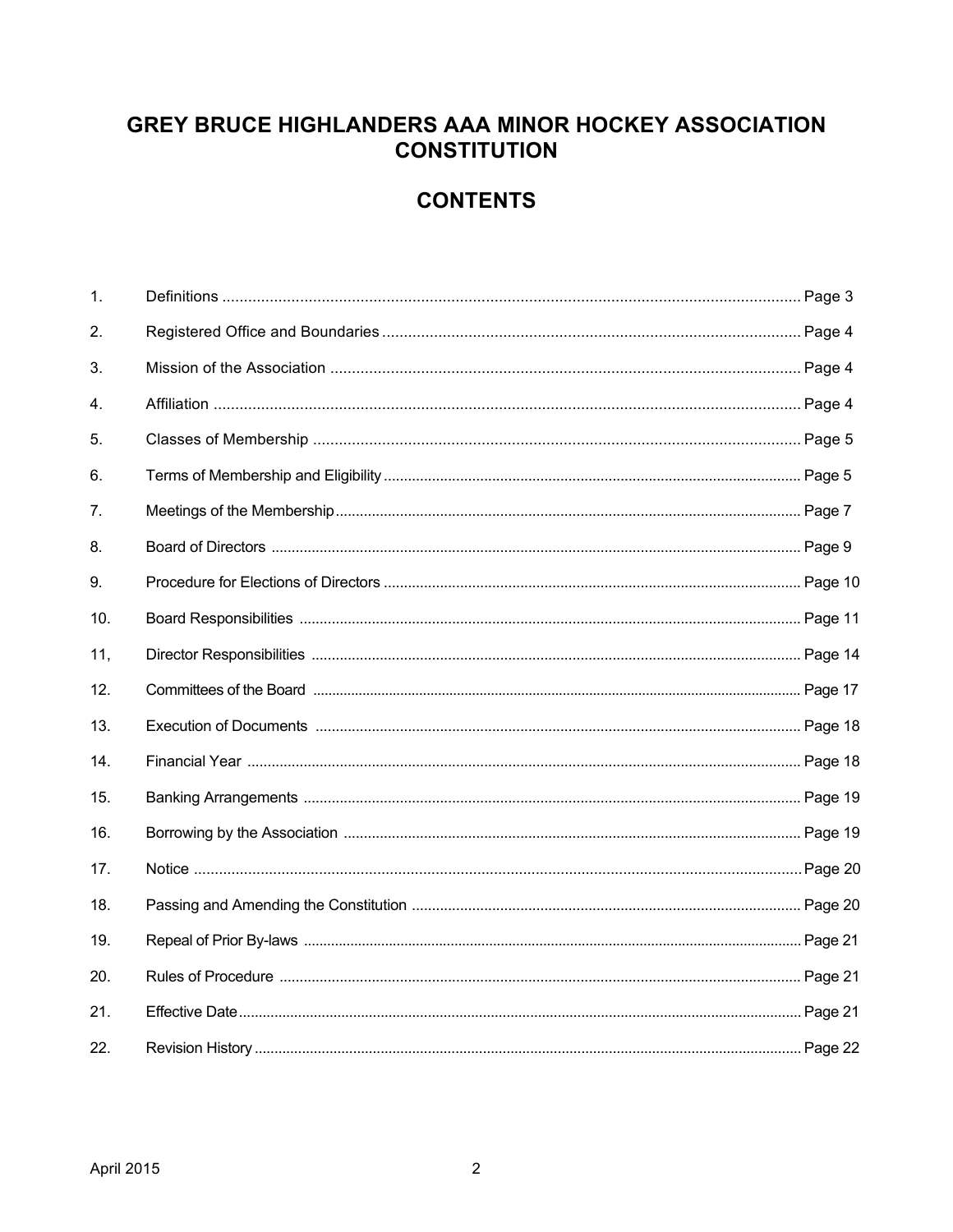## **GREY BRUCE HIGHLANDERS AAA MINOR HOCKEY ASSOCIATION**

## **BY-LAW NO. 1**

A Constitution relating generally to the conduct of the affairs of the Grey Bruce Highlanders AAA Minor Hockey Association.

BE IT ENACTED as a Constitution of Grey Bruce Highlanders AAA Minor Hockey Association as follows:

## **1. DEFINITIONS**

- 1.1 In this Constitution and all other Resolutions of the Association, unless the context otherwise requires:
	- a) "Association" means Grey Bruce Highlanders AAA Minor Hockey Association (or such other name as the Association may in the future legally adopt);
	- b) "Board" means the Board of Directors of the Association;
	- c) "HC" means the Hockey Canada (or such other name as the HC may in the future legally adopt);
	- d) "Director" means an individual who has been elected to the Board of Directors of the Association;
	- e) "OH F" means the Ontario Hockey Federation (or such other name as the OHF may in the future legally adopt);
	- f) "OMHA" means Ontario Minor Hockey Association (or such other name as the OMHA may in the future legally adopt);
	- g) "Policies" means written statements governing issues affecting the affairs of the Association, which have been considered and approved by the Board of Directors of the Association.
	- h) "GBH" means Grey Bruce Highlanders AAA Minor Hockey Association
	- i) "Members" means all classes of membership in the Association as provided for in section 5.
	- j) "Members in Good Standing" means a member of the association who:
		- i) has paid applicable fees in full;
		- ii) has no outstanding discipline or sanction issue outstanding;
		- iii) has no outstanding property to be returned, and;
		- iv) has not instigated legal action prior to exhausting all appeal procedures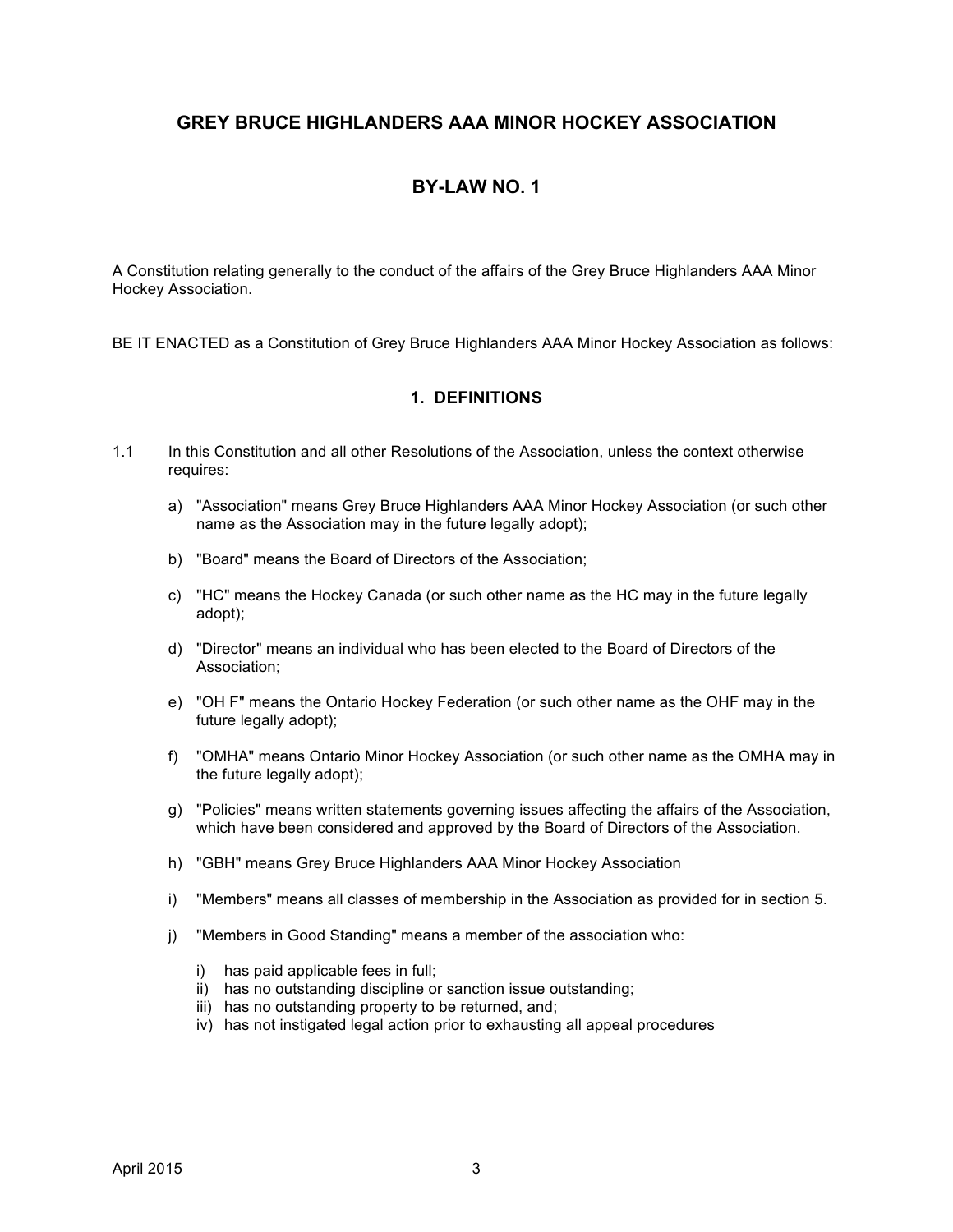## **2. REGISTERED OFFICE AND BOUNDARIES**

- 2.1 The registered head office of the Association shall be in Grey County or Bruce County in the Province of Ontario.
- 2.2 The Boundaries of the area of governance will be as follows, based on the draw areas of the associated Home Centres in Schedule "A:

North = Georgian Bay

South (from the West) = southern border of Bruce County, excluding Mildmay, including Mount Forest, Grand Valley and Shelburne

East (from the South) = Shelburne north to Honeywood, including Creemore, then westerly, excluding Stayner but including Collingwood to Georgian Bay

West = Lake Huron

## **3. MISSION OF THE ASSOCIATION**

- 3.1 The purpose of the Association is to:
	- a) Foster and promote "AAA" hockey within the established Ontario Minor Hockey Association "O.M.H.A." zone.
	- b) Support community-based hockey in the local associations to meet the needs of hockey players in the established zone (determined by the O.M.H.A. at the beginning of each season)
	- c) Attract players to the Grey Bruce Highlanders (G.B.H.) who are presently living within the zone, but playing outside the zone.
	- d) Operate "AAA" hockey teams from novice to midget inclusive, within the resources and limitations of the association.
	- e) To instill in all players, coaches, managers and members with the Grey Bruce Highlanders sportsmanship, correct and proper behaviour on and off the ice, respect for authority and team play.
	- f) The Association shall be operated without the purpose of pecuniary gain to any of the Members and any surplus or accretions of the Association shall be used solely for the purposes of the Association and for the promotion of its objects.

## **4. AFFILIATIONS**

- 4.1 The Association shall have the following affiliations:
	- a) The association shall affiliate with the O.M.H.A. The association is comprised of players from the following associations (see schedule "A") and other local associations as designated by the O.M.H.A., and therefore, the association will affiliate and liaise with these local associations.
	- b) It is understood that the Grey Bruce zone will always operate within O.M.H.A. as a zone and not based in one centre.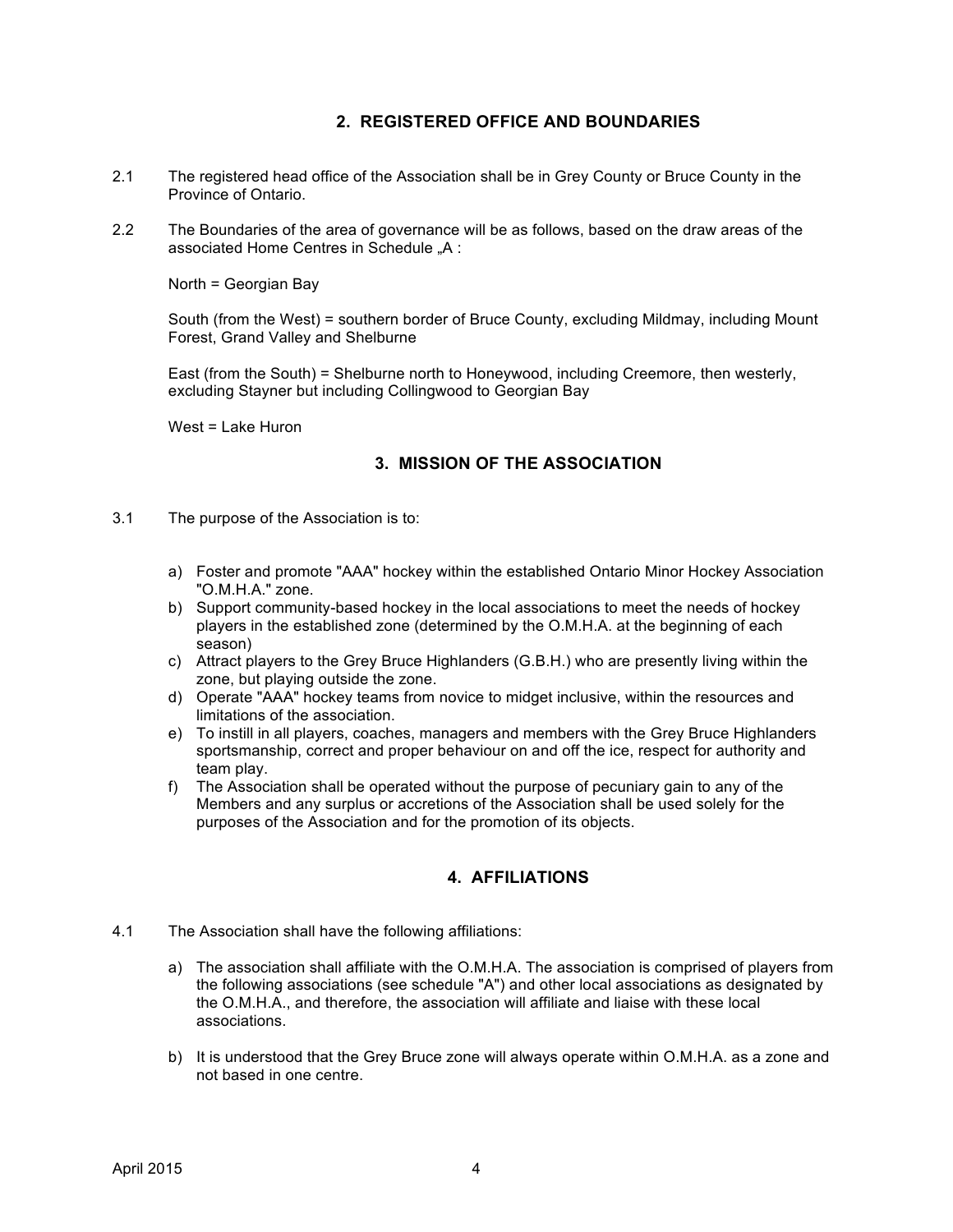## **5. CLASSES OF MEMBERSHIP**

- 5.1 There shall be four (4) classes of Membership in the Association:
	- a) Active Membership
	- b) Parent/Guardian Membership
	- c) Honorary Lifetime Membership
	- d) Volunteer Membership

## **6. TERMS OF MEMBERSHIP AND ELIGIBILITY**

#### 6.1 Terms and Eligibility

#### a) Active Membership

Active Members shall include all elected or appointed Directors or officials, and all convenors, coaches, managers and trainers appointed for the current season, and all registered players who are at least 18 years of age. Members in this classification will be allowed one vote per person.

#### b) Parent/Guardian Membership

Parent/Guardian members shall include all parents and/or legal guardians of registered players in good standing where the registered player is under the age of eighteen (18) years.

Each custodial couple or single parent or guardian shall have one vote per player registered and may attend members meetings and by invitation, meetings of the (Board) and of the Committees of GBHMHA.

#### c) Honorary Membership

Honorary Membership may be granted to an individual who has rendered extraordinary and distinguished service to the Association. Individuals may be nominated to be Honorary Members by any Member of the Association and the granting of Honorary Membership must be confirmed by a majority vote of the Board of Directors.

Honorary Members will have no vote but may attend members meetings and by invitation, meeting of the Board and Committees of GBHMHA.

#### d) Volunteer Membership

Volunteer Membership may be granted to volunteers who have completed 20 or more hours of volunteer service to the GBHMHA who are not eligible for membership under (a), (b) or (c).

Volunteer Members will be designated by the Executive in February each year and may attend members meetings and by invitation, meetings of the Executive and of the communities of the GBHMHA Members in this classification will be allowed one vote per person.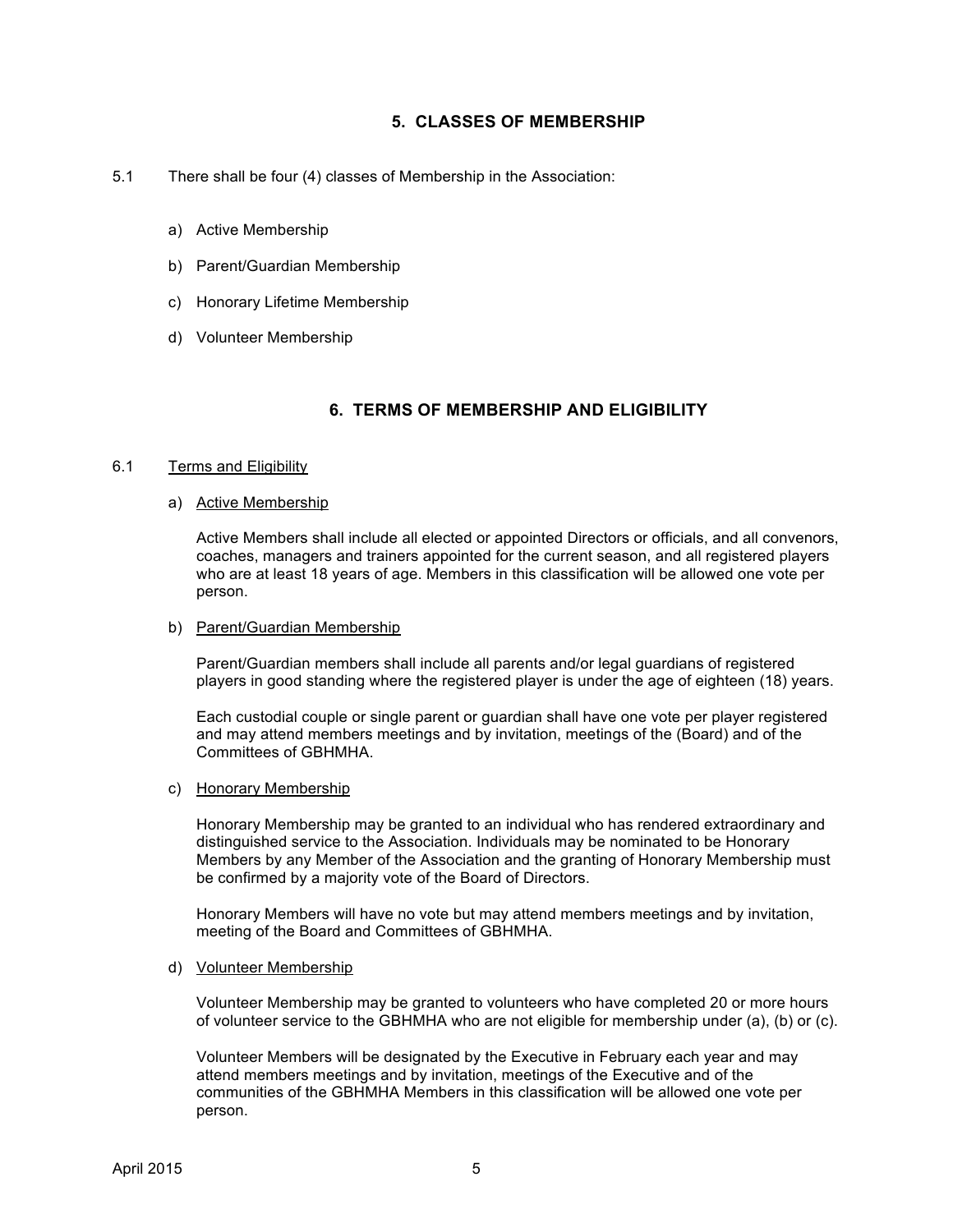#### (e) One Person One Class of Membership

Although it is possible for one member to be qualified for more than one (1) class of membership in the Association, no person may hold more than one (1) class of membership. It is therefore mandatory that each member shall declare himself/herself prior to the start of any meeting of the membership and advise the chairperson of the membership class he/she wishes to represent. Once the meeting is called to order, the member must remain in that class of membership and may not change to another category or class of membership.

#### 6.2 Membership List

Subject to Section 6.7 herein, the Secretary of the (Board) shall prepare and maintain a list of current Active Members, Parent/Guardian Members, and Honorary and Volunteer Members. This list shall be kept at the head office and updated as necessary and made available to all Directors. Such list of Members shall be used to determine eligibility to attend and vote at any Meeting of the Membership.

#### 6.3 Membership Year

Unless otherwise determined by the (Board), every Membership, other than Active & Honorary Memberships shall commence on or after May 1st in each year, and shall lapse and terminate on the 30th day of April next following the date on which such Membership commenced. Active membership shall commence following Annual General Meeting of election or appointment and shall lapse and terminate at the next AGM.

#### 6.4 Termination

- a) Membership in the Association shall not be transferable and shall terminate upon a Member's resignation or death.
- b) Members may resign from the Association by submitting a resignation in writing addressed to the Secretary who in turn notifies the appropriate Board members.
- c) Members in good standing shall be those admitted to Membership and who have paid all required membership fees to the Association. Members whose Membership fees are in arrears for a period of three (3) months shall be suspended from Membership and not permitted to vote, make nominations or hold office in the Association. The Secretary shall inform those concerned of this suspension in writing.
- d) Members whose conduct is considered by the Board to be contrary to the stated Code of Conduct and the purposes of the Association shall be asked by the Board to explain or justify their actions. If these Members are unwilling or unable to do so, they shall be asked by the Board to resign from the Association. If they do not resign, the Board shall give proper notice of motion, to be considered at the next Board meeting, requesting the expulsion of these Members. A copy of this motion shall be communicated to the Members concerned within a reasonable period of time for that person to make a written response. If a response is made, it shall be circulated with the notice of motion. Approval of such a motion shall require a two-thirds (2/3) majority in a ballot conducted at the meeting. The Members concerned shall be invited to attend the meeting and to explain their positions before the vote is taken.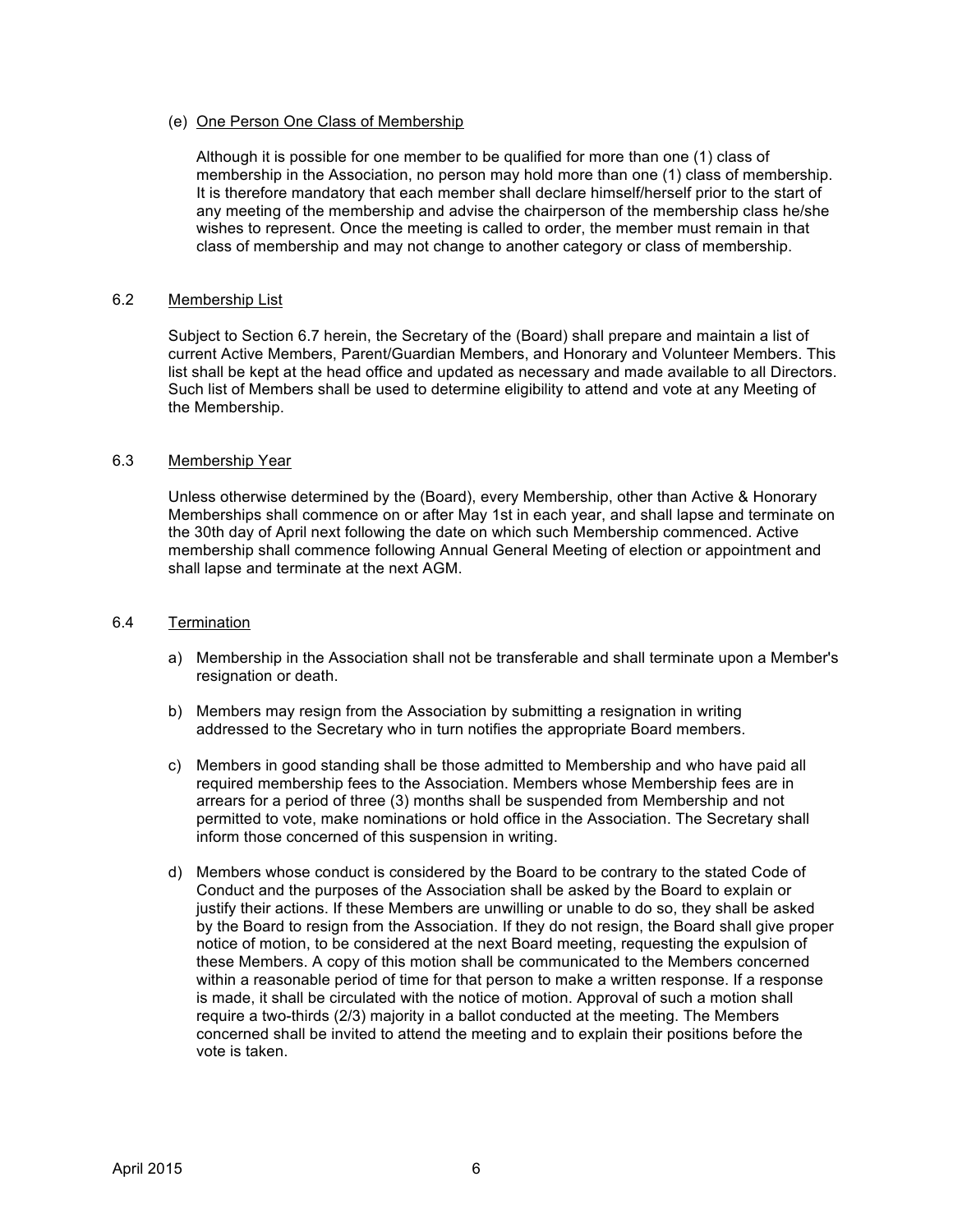#### 6.5 Membership Fees

Registration fees shall be established annually by the Board during their budget deliberations. Fees for any unexpired term of membership are normally not refundable, but the Board of Directors may, in its sole discretion, grant a request for such a refund in extenuating circumstances.

#### 6.6 Right to Vote

All Active Members, Parent/Guardian Members and Volunteer Members shall be entitled to notice of and to vote at all Meetings of Members of the Association.

#### 6.7 Record Date

Individuals who are Members of the Association and registered in advance of any General Meeting of the Members of the Association, are entitled to notice of and to vote at such General Meeting of Members. Any individual who is not a Member in good standing in advance of a General Meeting is not entitled to notice of or to vote at such General Meeting.

## **7. MEETINGS OF THE MEMBERSHIP**

#### 7.1 Annual General Meeting of Members

The Annual General Meeting shall be held each year at such time and place as the board may determine to receive the reports of officers and committees, but within sixty (60) days after year end, and for all other general and specific purposes relating to the management of the association s affairs. The fiscal year end shall be May 31.

The Annual General Meeting will be conducted so as to include:

- a) approval of the agenda;
- b) approval of the minutes of the previous Meeting of the Membership;
- c) receiving reports of the activities of the Association during the preceding year;
- d) receiving information regarding the planned activities of the Association for the current year;
- e) The accountant appointed by the association shall be appointed at the annual general meeting. The accountant shall have commercially recognized accounting and auditing knowledge. With cooperation and assistance from the treasurer , the accountant shall have access at all times to all financial books and records of the association. The treasurer, in cooperation with the accountant of the association, shall be responsible for presenting an annual financial statement of the previous year at the annual general meeting. The statement shall also disclose the preliminary financial report of the current year, as well as a description of the current financial position of the Grey Bruce Highlanders "AAA" Minor Hockey Association as of the date of the AGM.
- f) Consideration of any proposed amendments to the Letters Patent or By-laws of the Association;
- g) Any submission by a general member of the association to the board meeting must be submitted in writing to the secretary at least two (2) weeks prior to the meeting at which it is to be discussed. A written reply will be forwarded after the submission has been discussed.
- h) Proxies are not permitted at any general or annual general meeting of the association.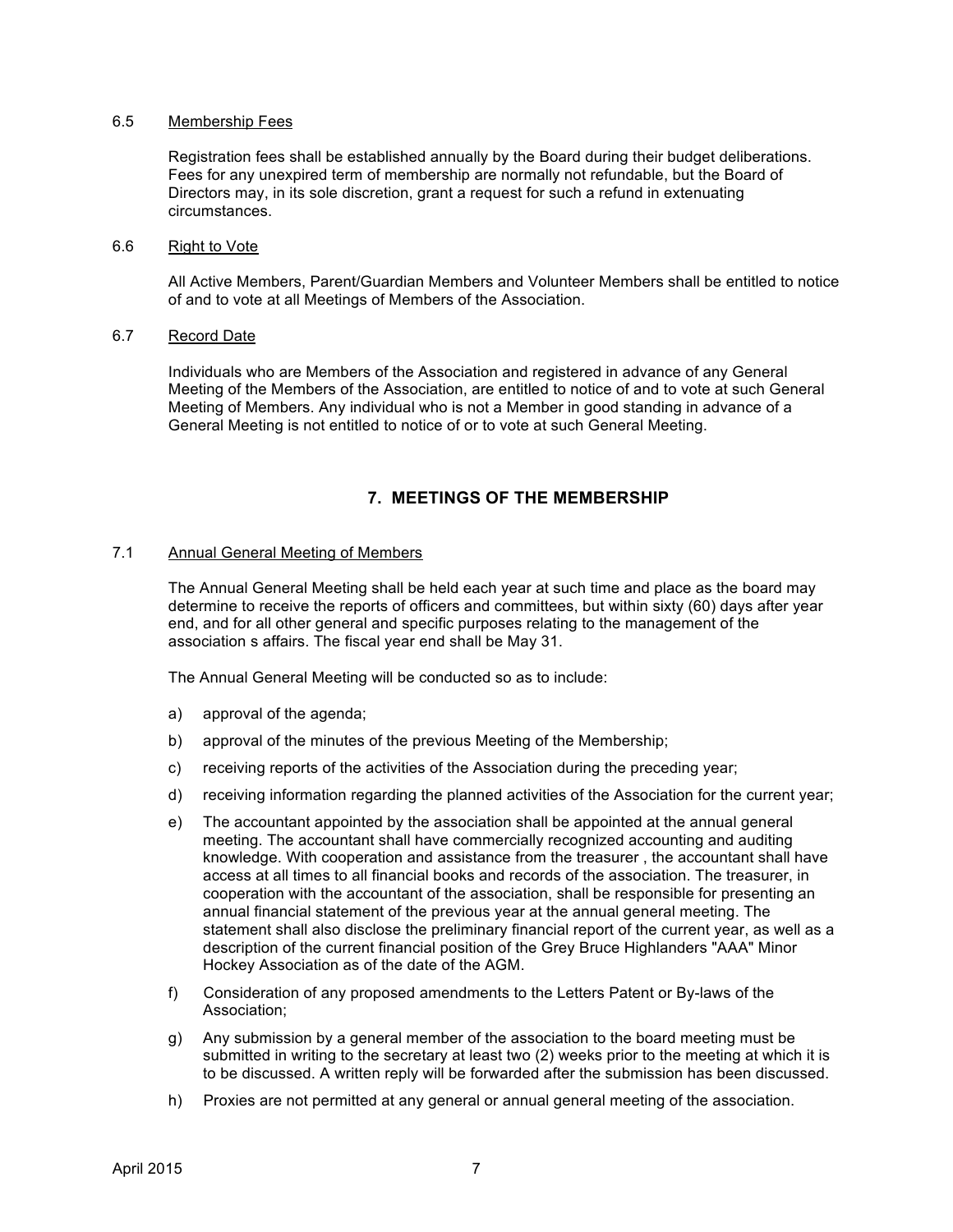## 7.2 Additional General Meetings of Members

In addition to the Annual General Meeting described in Article 7.1, a General Meeting of the Membership may be called at any time by a Resolution of the Board. The business to be transacted at a General Meeting shall be limited to that specified in the notice calling the General Meeting.

#### 7.3 Notice

a) Additional General Meetings of the Membership

Notice of the Annual General Meeting of the Membership shall be emailed to all Members at the last known address recorded in the records of the Association. Such notice shall be posted on the GBH website at least forty-five (45) days prior to the date of the Meeting.

b) Error or Omission in Notice

No inadvertent error or omission in giving notice of any Annual General Meeting or Additional General Meeting of Membership or any adjourned Meeting, whether Annual or General, shall invalidate such a Meeting or make void any proceedings taken at such Meeting and any Member may at any time waive notice of any such Meeting and may ratify, approve and confirm any or all actions or proceedings taken at any such Meeting.

## 7.4 Quorum

A quorum for an Annual General Meeting or General Meeting shall be a minimum of 11 Members eligible to vote and present in person. No business shall be transacted in the absence of a quorum except to take measures to obtain a quorum, to establish the time to which to adjourn, or to take a recess.

#### 7.5 Voting Procedures

- a) A majority of votes cast by Members entitled to vote, unless otherwise required by the Corporations Act or by the By-laws of the Association, shall decide every question proposed for consideration at Meetings of the Membership;
- b) The Chair presiding at a Meeting of the Membership shall have a vote only in the event of a tie vote;
- c) At the Meetings of the Membership, every question shall be decided by a show of hands, unless a specific count or unless a secret ballot is required by the Chair or requested by any Member entitled to vote. Whenever a vote by show of hands has been taken upon a question, unless a specific count or secret ballot is requested or required, a declaration by the Chair that a resolution has been carried or lost by a particular majority and an entry to that effect in the minutes of the Meeting is conclusive evidence of the fact without proof of the number or proportion of votes recorded in favour of or against the motion.

#### 7.6 No Proxies

Proxies will not be permitted. Members must be present in person at Additional General Meetings and Annual General Meetings of the Membership in order to exercise their voting rights in relation to matters coming before an Additional General Meeting or an Annual General Meeting of the Membership.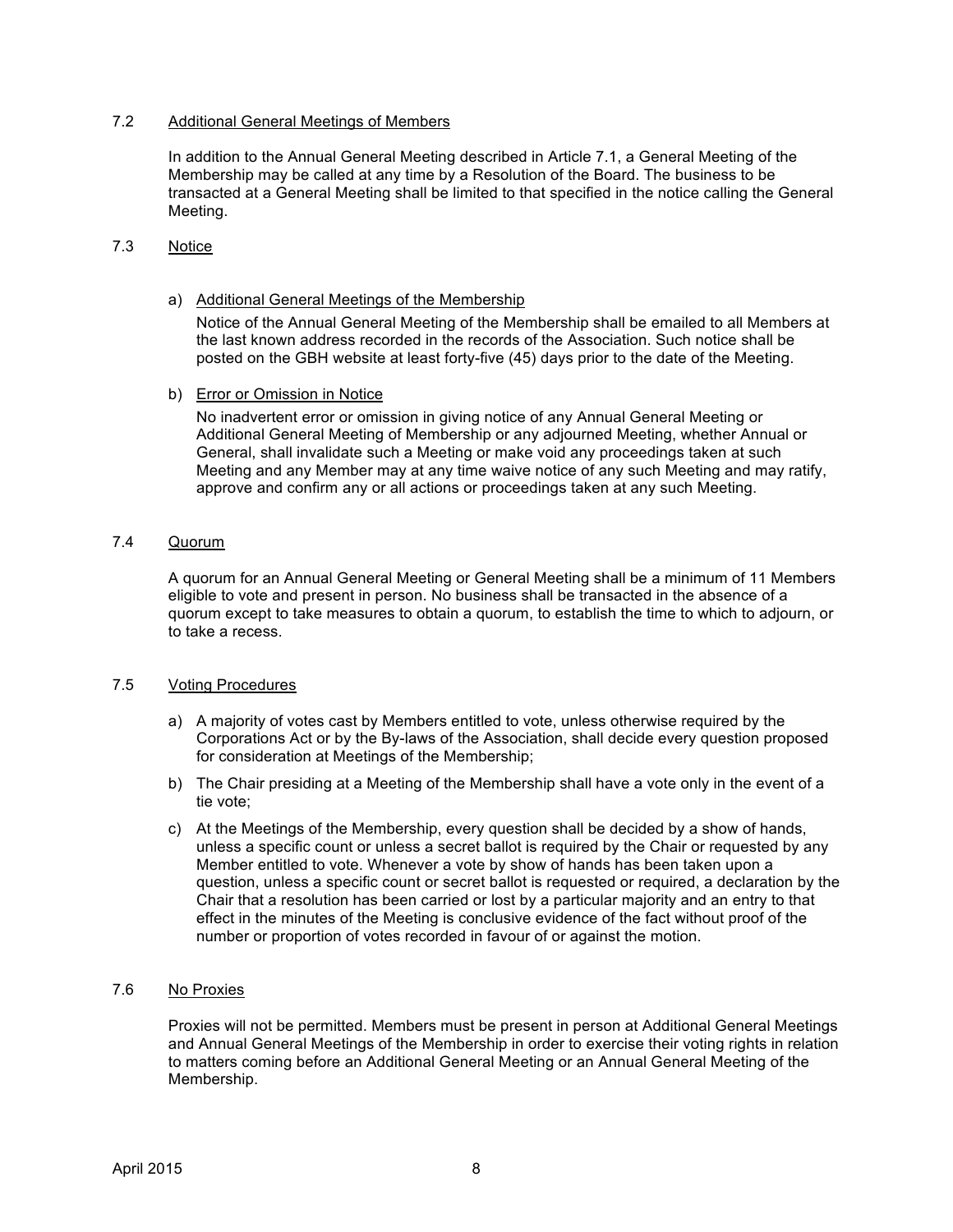#### 7.7 Adjournments

Any Meeting of the Members of the Association may be adjourned at any time and from time to time and such business may be transacted at such adjourned Meeting(s) as might have been transacted at the original Meeting(s) from which such adjournment took place. No notice shall be required of any such adjourned Meeting other than to those Members present in person at the adjourned Meeting. Such adjournment may be made notwithstanding that no quorum is present.

#### 7.8 Chair

In the absence of the President and the Vice-President, the Members entitled to vote and present at any Meeting of the Membership shall choose another Director as Chair and, if no Director is present or if all the Directors present decline to act as Chair, the Members present shall choose any Member present to be Chair.

## **8. BOARD OF DIRECTORS**

#### 8.1 Composition

a) Eligibility

#### *All Board Positions:*

i) shall not be in a real or perceived conflict of interest as determined by the Board of Directors that would undermine or materially negatively affect the person's ability to fulfill their role and responsibilities.

#### *A Director*

- ii) shall be eighteen (18) or more years of age;
- iii) shall not be an undischarged bankrupt or of unsound mind; and,
- iv) shall remain a member of the Association throughout his or her term of office.

#### *The President*

v) must have served on the Board for at least one (1) year immediately prior to election.

#### *The Treasurer*

- vi) should, where possible, have employment experience and/or skills in accounting and bookkeeping procedures.
- b) Number of Directors

The affairs of the Association shall be managed by a Board, which consists of 9 (nine) elected Directors, three (3) appointed Directors, the Past President, and a Parent representative from each team for the current year.

c) Term of Office

The Directors shall be elected to hold office for a one (1) year term with no limit on the number of terms. All terms of office for a director shall begin with the annual meeting.

d) Change in Number of Directors

The Association may by special resolution increase or decrease the number of its Directors. Any change in the number of Directors shall be in compliance with prevailing Ontario laws and regulations.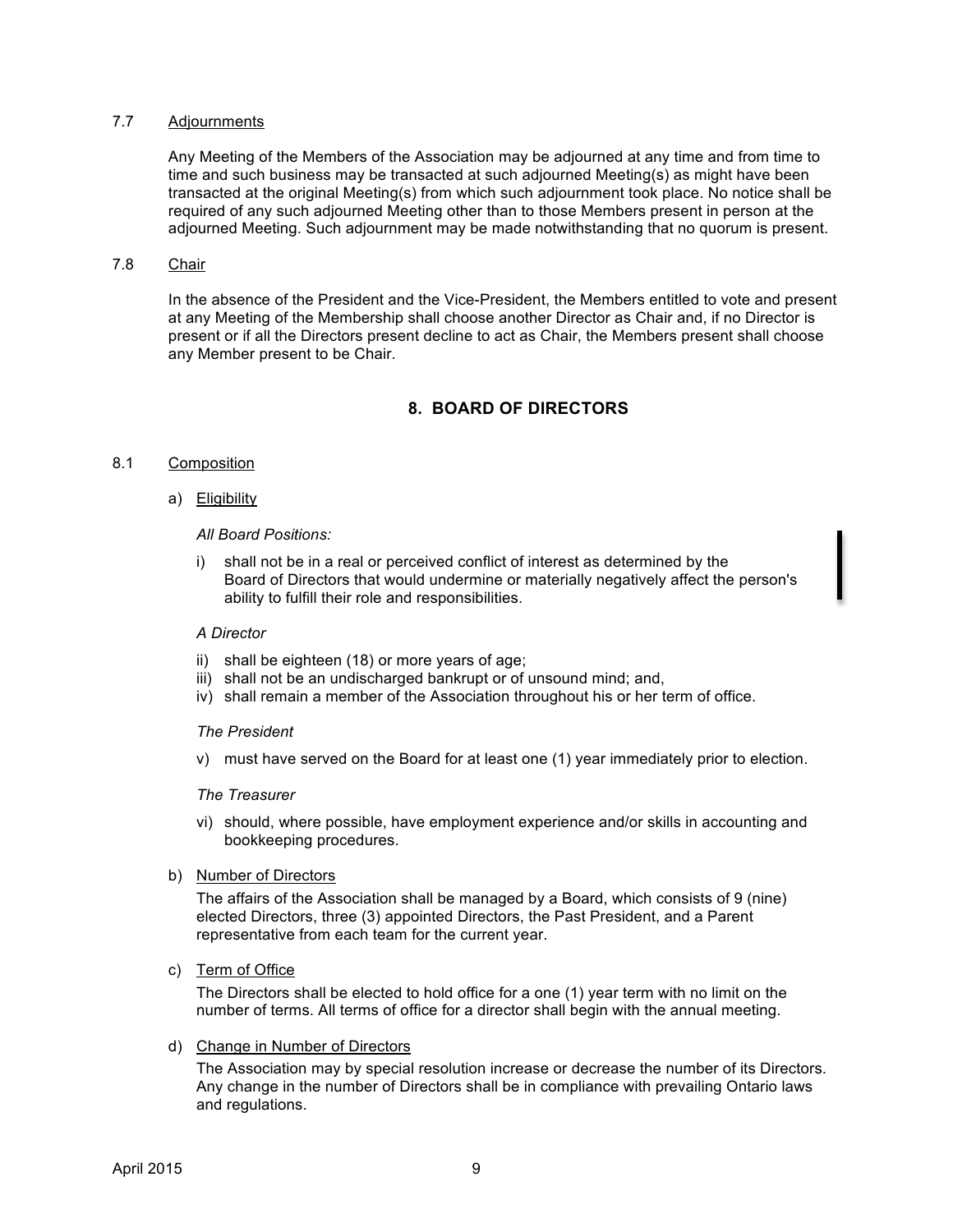## **9. PROCEDURE FOR ELECTION OF DIRECTORS**

#### 9.1 Nominations

The election of Directors shall take place at the Annual General Meeting of the Membership. No election or appointment of a Board Member is effective without consent given in writing prior to the election or appointment at the AGM. Nomination Forms for the Board shall be available each year from the Secretary by January 31st. A Nomination Form must be completed by all nominees and two (2) nominators who are Members of the Association. Such completed form must be delivered to the Secretary five (5) calendar days prior to the election.

All nominations must be seconded by a member in good standing, of the Association, who is in ٠ attendance at the AGM.

#### 9.2 Board Positions

The Board shall consist of the following;

- a) Past President (immediate) (non-voting)
- b) President Elected one (1) year term
- c) 1st Vice President Elected one (1) year term
- d) 2nd Vice President Elected one (1) year term
- e) Treasurer Elected one (1) year term
- f) Secretary Elected one (1) year term
- g) 4 Directors At Large Elected one (1) year term
- h) Ice Convenor/Administrator Appointed one (1) year term (non voting)
- i) Referee In Chief Appointed one (1) year term (non voting)
- j) Coach Mentor/Technical Director Appointed one (1) year term (non voting)
- k) Parent Representative from each team selected by each team in the current season -

#### 9.3 Election Procedures

Elections will be conducted according to the most current edition of Kerr and King (see 20.1)

9.4 Vacancies

If a vacancy occurs in any position 9.2 b) through 9.2 f), or if for any reason an elected director is unable or unwilling to act in that capacity, a Board Meeting shall be held within thirty (30) days for the purpose of selecting a replacement from among the current Board of Directors. Any vacancy occurring on the Board may be filled only for the remainder of the current year of the vacated term by Resolution of the Directors then in office provided there is a quorum of Directors then in office. The Board shall then invite applications from the Membership for appointment to the subsequent vacancy on the Board, and shall appoint a replacement within a further thirty (30) days.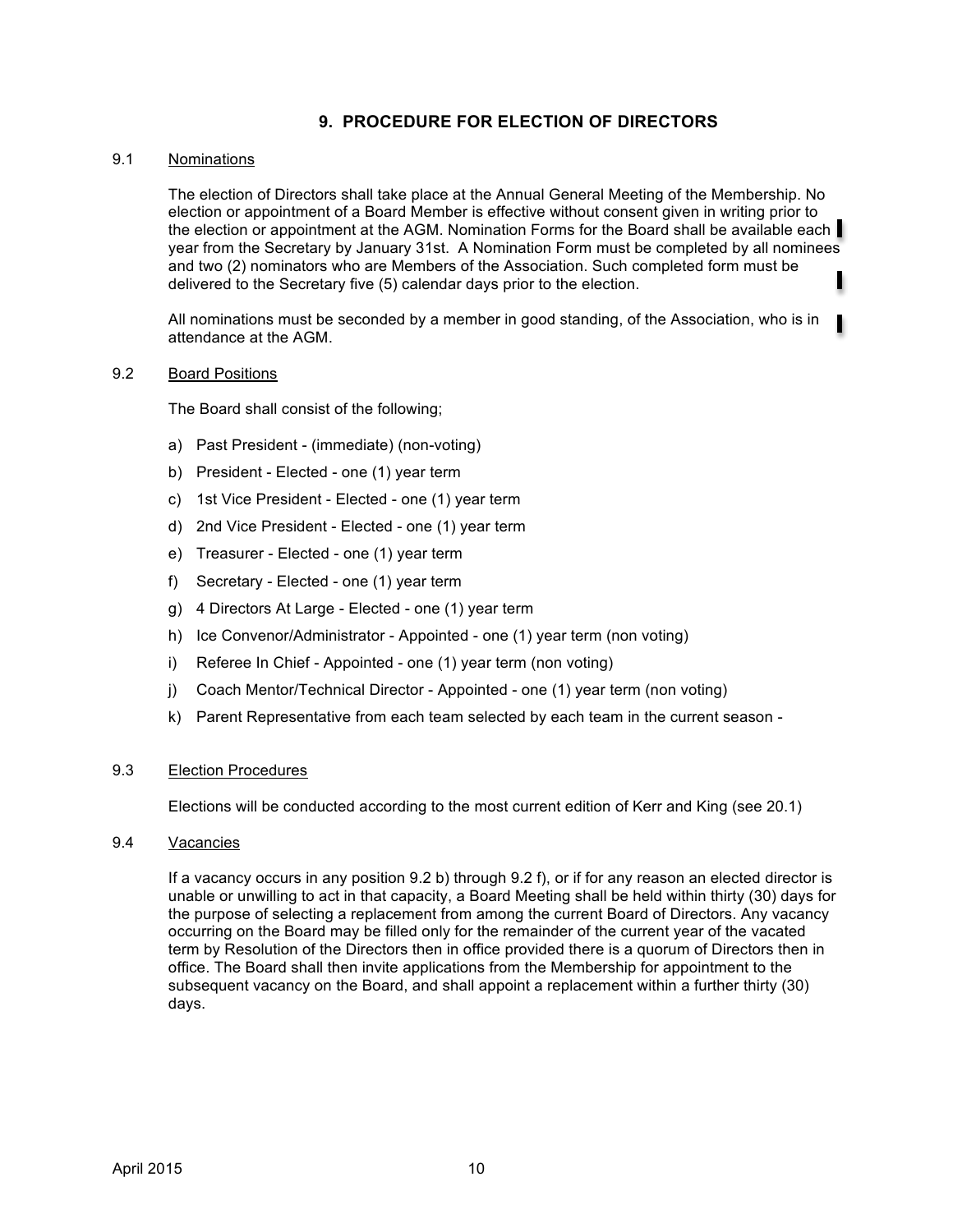#### 9.5 Termination

a) Removal of a Director by Board of Directors

The board of directors may by a 2/3 majority of all directors remove a director for conduct which in the opinion of the directors is detrimental to the aims or objectives of the Association.

b) Removal of Director by Membership

Provided that notice specifying the intention to pass such resolution has been given with the notice of meeting, eligible voting Members of the Association, by a resolution passed by at least 2/3 of the votes cast at a General Meeting of Members may remove any Director before the expiration of his or her term of office, and, by a majority of the votes cast at that Meeting, may elect any person in his or her stead for the remainder of his or her term.

c) Absenteeism

Unless otherwise determined by the Board, the absence of a Director from three (3) consecutive Board Meetings or the absence of a Director from four (4) out of any eight (8) consecutive Board Meetings shall be deemed to be a resignation of the said Director from the Board.

d) Resignation

A Director of the Board may resign his or her Directorship by submitting a letter of resignation to the President of the Association.

## **10. BOARD RESPONSIBILITIES**

10.1 Governance

The Board of Directors shall govern the Association in compliance with the objects, powers, Constitution and Policies of the Association, Rules of Operation and all applicable laws and regulations.

#### 10.2 Board Meetings

a) Regular Board Meetings

Except as otherwise required by law, the Board may hold Meetings at such place or places as the President or, in his or her absence, the 1st Vice-President, may from time to time determine. The Board shall meet not less than ten (10) times per year.

b) Special Board Meetings

Special Board Meetings may be called by the President or a Vice-President or by the secretary on direction in writing by three (3) directors.

#### 10.3 Notice of Board Meetings

- a) Notice shall be communicated to all Directors at least seven (7) days in advance of the Meeting, unless all Directors agree to the calling of a Meeting on shorter notice or the Board Meeting is held on a regular day or date each month or immediately following a Meeting of the Members of the Association;
- b) Proxies are not permitted at any general or annual general meeting of the association.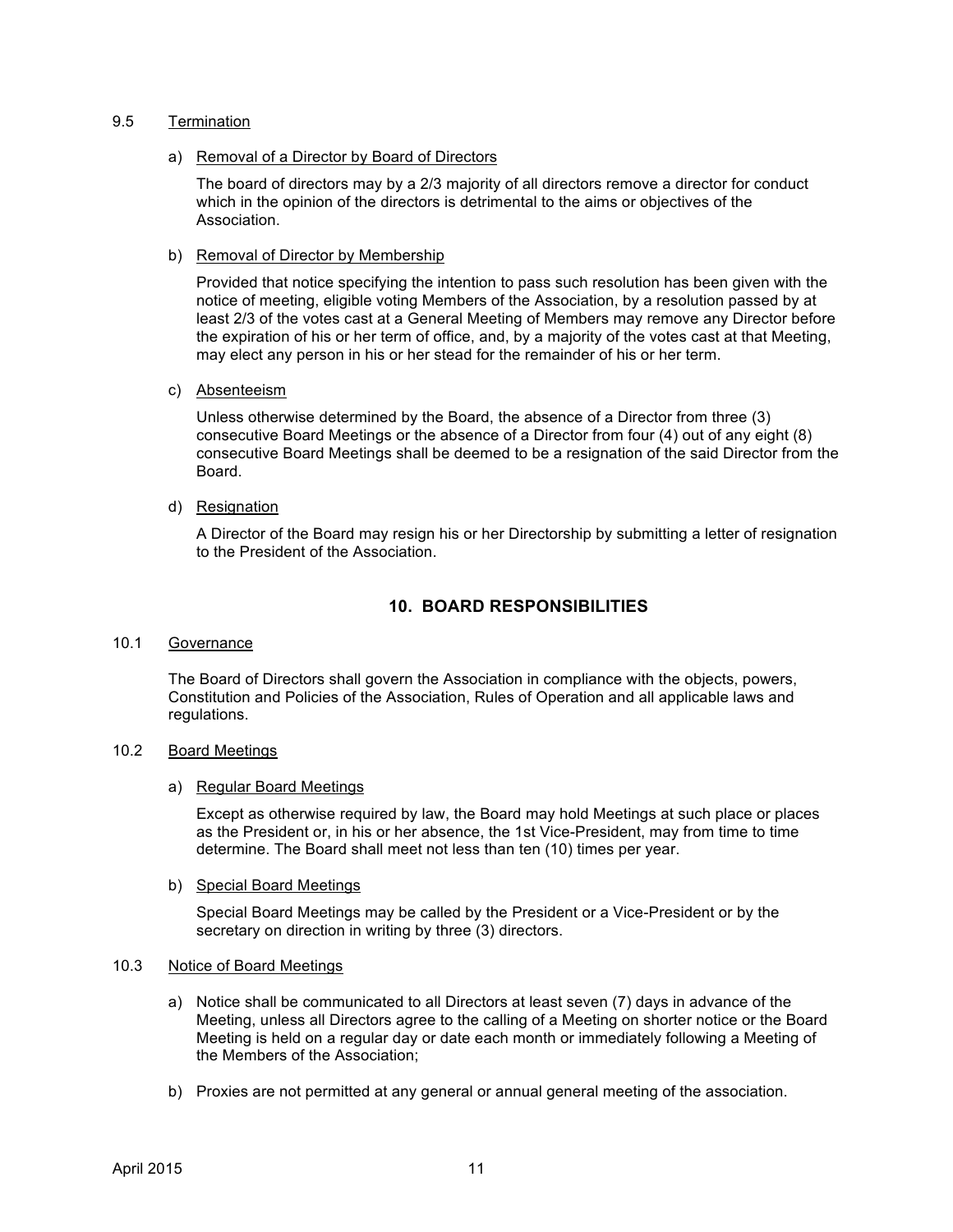#### 10.4 Error in Notice

No error or omission in giving notice for a Board Meeting shall invalidate such Meeting or invalidate or make void any proceedings taken at such Meeting, and any Director may at any time waive notice of any such Meeting and may ratify and approve of any or all proceedings taken or had thereat.

#### 10.5 Adjournment of Board Meetings

Any Board Meeting may be adjourned at any time and from time to time and such business may be transacted at such adjourned Meetings as might have been transacted at the original Meeting from which such adjournment took place. No notice shall be required of any such adjournment.

#### 10.6 Quorum

A quorum at Board of Directors meetings shall consist of a majority of the directors.

#### 10.7 Voting Rights

Each Director present at a Board Meeting, including the Chair, but excluding the appointed Directors and the Past President, shall be entitled to one vote. The Chair shall have a second vote in the event of a tie vote.

#### 10.8 Voting Procedures

A majority of votes of the Directors present at a Board Meeting shall decide every question. Every question shall be decided in the first instance by a show of hands and, unless a secret ballot is demanded by a Director present, a declaration by the Chair that the motion has been carried or not carried and an entry to that effect in the minutes of the Meeting shall be sufficient evidence of the fact, without proof of the number or proportion of the votes recorded in favour or against such motion.

#### 10.9 Remuneration

Directors shall serve without remuneration and no Director shall indirectly or directly receive any remuneration, salary or profit from the position of Director or for any service rendered to the Association; provided that, the Board of Directors may establish Policies relating to the reimbursement of Directors for reasonable expenses incurred in the performance of their duties as Directors of the Association.

#### 10.10 Conflict of Interest

- a) Every Director who directly or indirectly has an interest in a proposed or existing contract or transaction or other matter relating to the Association shall make a full and fair declaration of the nature and extent of the interest at a Board Meeting.
- b) The declaration of a conflict of interest shall be made at the Board Meeting at which the question of entering into the contract or transaction or other matter is first taken into consideration or, if the Director is not at the date of that Board Meeting interested in the proposed contract or transaction or other matter, at the next Board Meeting held after the Director assumes the office.
- c) After making such a declaration, no Director shall vote on such a contract or transaction or other matter, nor shall he or she be counted in the quorum in respect of such a contract or transaction or other matter.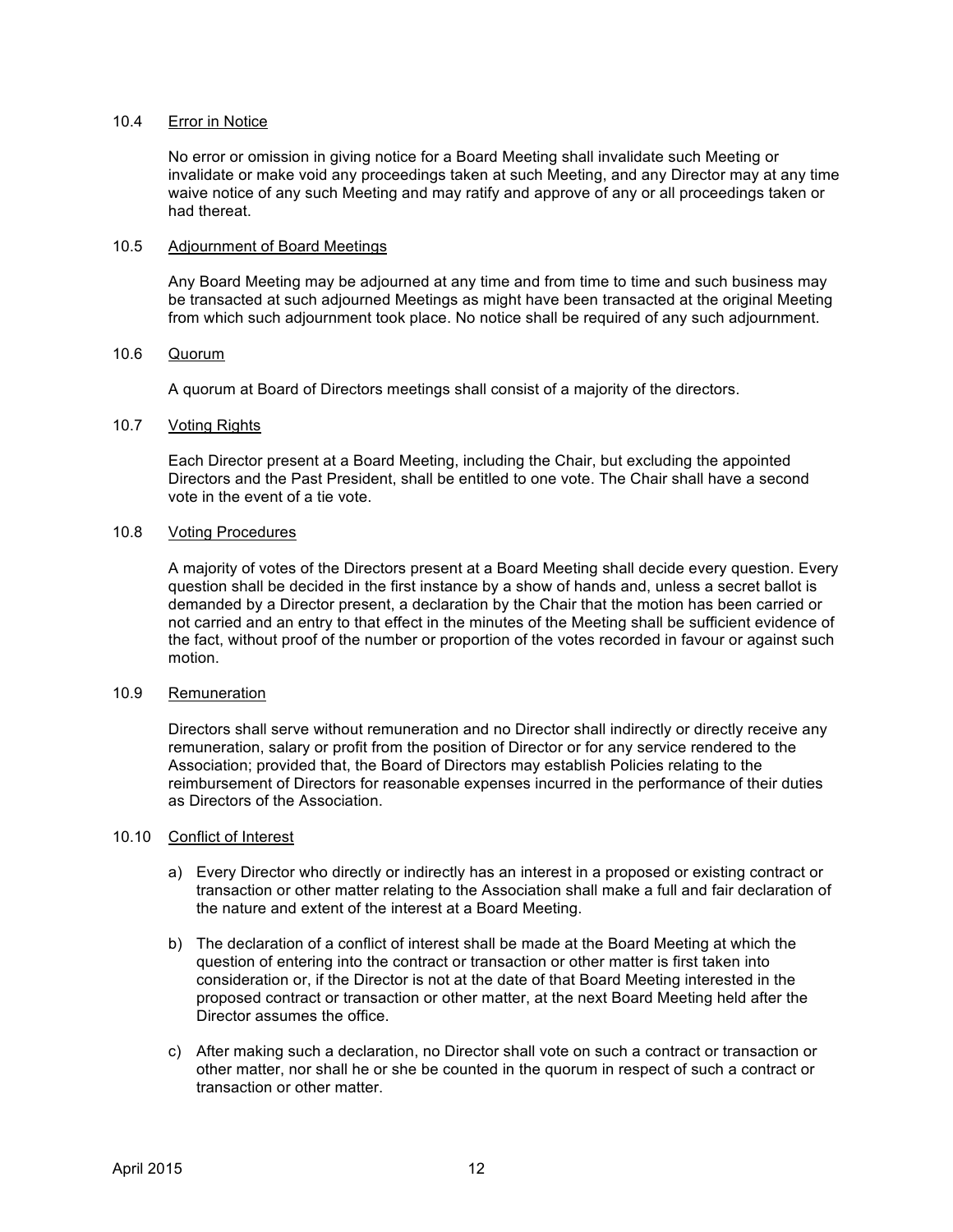- d) If a Director has made a declaration of an interest in a contract or transaction or other matter in compliance with this Section, the Director is not accountable to the Association for any profit realized from the contract or transaction or other matter.
- e) If a Director fails to make a declaration of interest in a contract or transaction or other matter in compliance with this Section, the Director shall account to and reimburse the Association for all profits realized, directly or indirectly, from such contract or transaction or other matter.

#### 10.11 Indemnification of Directors

Every Director of the Association and his or her heirs, executors, administrators and estate and effects respectively shall from time to time be indemnified and saved harmless by the Association from and against:

- a) all costs, charges and expenses whatsoever that he or she sustains or incurs in or about any action, suit or proceeding that is brought, commenced or prosecuted against him or her for and in respect of any act, deed, matter or thing whatsoever, made, done or permitted by him or her in or about the execution of the duties of his or her office; and
- b) all other costs, charges and expenses that he or she sustains or incurs in or about or in relation to the affairs thereof, except such costs, charges or expenses as are occasioned by his or her own willful neglect or default; provided that, no Director of the Association shall be indemnified by the Association in respect of any liability, costs, charges or expenses that he or she sustains or incurs in or about any action, suit or other proceeding as a result of which he or she is adjudged to be in breach of statute unless, in an action brought against him or her in his or her capacity as a Director, he or she has achieved complete or substantial success as a defendant.
- c) GBH Association may purchase and maintain such insurance for the benefit of its Directors as the Board may from time to time determine.

## 10.12 Confidentiality

Every Director of the Association shall respect the confidentiality of matters brought before the Board for consideration.

#### 10.13 Rules of Operation

Notwithstanding any other provision contained in this Constitution, the Board shall have the power to pass without any confirmation or ratification by the members of the Association all necessary rules and regulations as they deem expedient related in any way to the operations of the Association, including, without limitation, the conduct of its members, member teams and guests, provided such rules and regulations are not otherwise inconsistent with the letters patent of the Association or this Constitution. Such prescribed rules and regulations shall have force and effect until the next AGM when they shall be confirmed. In the event of default of confirmation at such AGM the regulations shall, at and from that time, cease to have force and effect.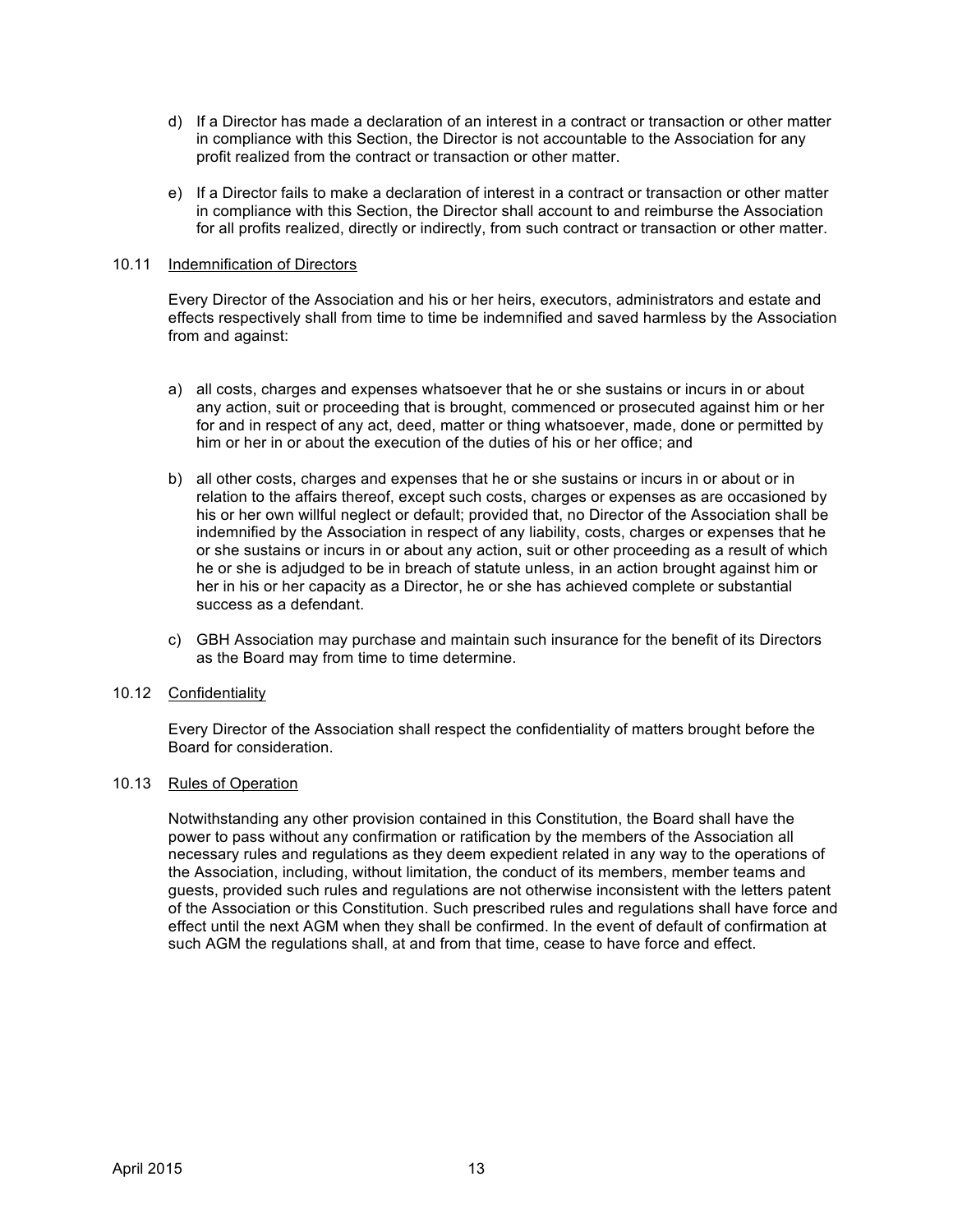## **11. RESPONSIBILITIES OF DIRECTORS**

#### a) President

The President shall:

- i) represent the Association in the Community;
- ii) act as Chair of the Board, the Executive Committee, and at all Meetings of the Membership;
- iii) exercise general supervision of the Association in accordance with Policies determined by the Board;
- iv) be a non-voting Member of all committees and sub-committees of the Association;
- v) report regularly to the Board on matters of interest;
- vi) delegate tasks as necessary;
- vii) be a signing officer for the association;
- viii) manage the Complaint Procedure;
- ix) liaison with the OMHA Executive;
- x) lead role in the coach selection process.

#### b) 1st Vice President

The 1st Vice-President is responsible for all "on ice" administrative matters pertaining to the association including the following:

The 1st Vice President shall:

- i) assume the duties of the President in the absence for any reason of the President;
- ii) supervise coaches and be responsible for addressing any issue around coaching;
- iii) ensure that each team receives a copy of the Referees rule book and OMHA Manual of Operations;
- iv) oversee the Coach Mentor/Technical Director;
- v) manage the Penalty Management Policy;
- vi) be a signing officer for the Association;
- vii) carry out duties as assigned by the Board or the President.

#### c) 2nd Vice President

The 2nd Vice President should be responsible for all teams in the association in all "off ice" hockey matters including the following:

The 2nd Vice President shall:

- i) oversee the Ice Convenor/Registrar;
- ii) oversee Team Managers, ensuring that Association policy is being adhered to and addressing any concerns;
- iii) assume the duties of the President in the absence for any reason of the President and the 1st Vice President;
- iv) carry out duties as assigned by the Board or the President;
- v) primary contact with the OMHA on all administrative disputes;
- vi) reviews fundraising/sponsorship plans in conjunction with the Treasurer and reports to Board;
- vii) oversee the position of Referee in Chief;
- viii) manage the GBH Try Out process.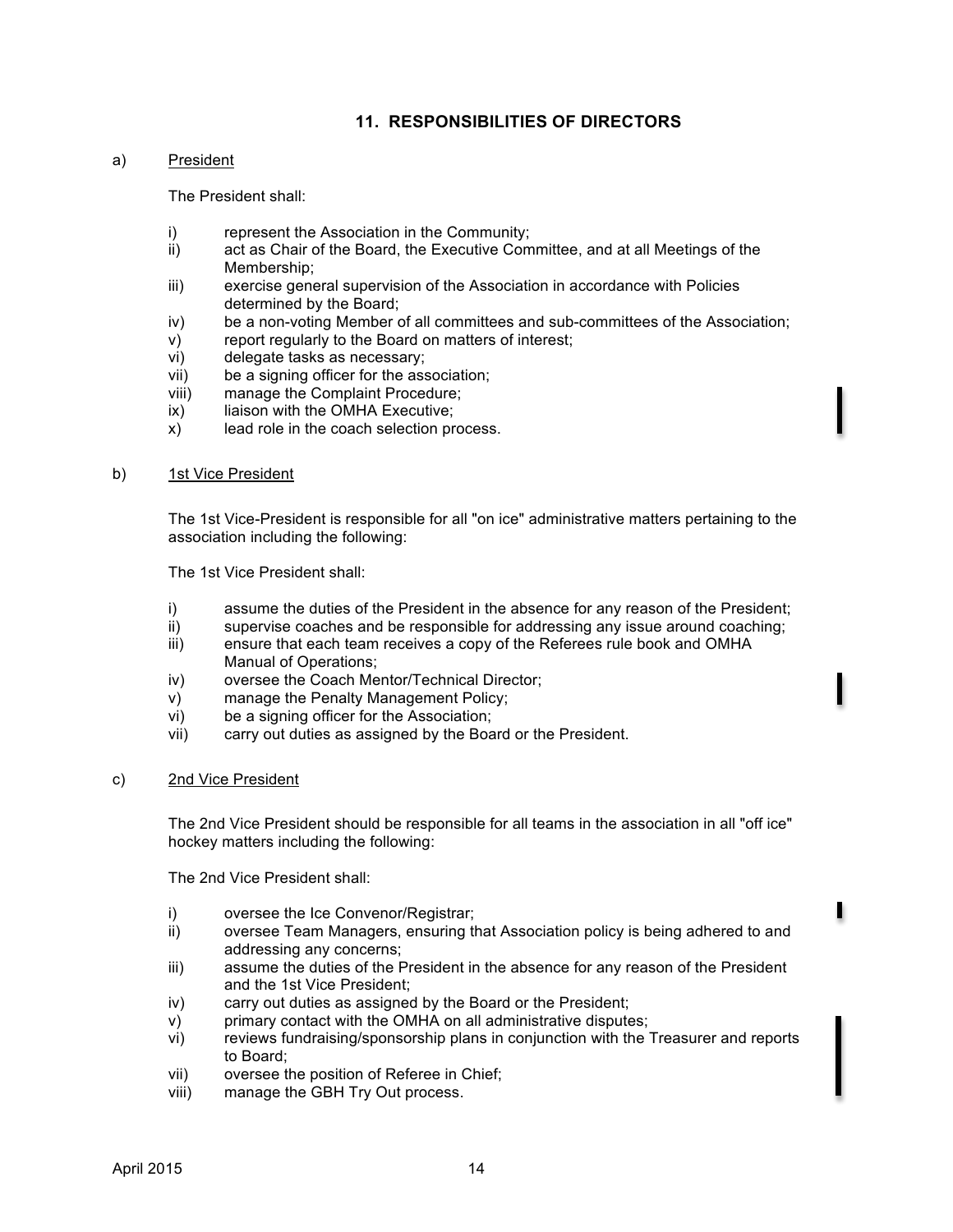#### d) Treasurer

The Treasurer shall:

- i) ensure adherence to and implementation of financial Policies in the financial administration of the Association;
- ii) ensure the submission of the books of account to the Accountant of the Association at the end of the financial year;
- iii) present a Report of the Accountant of the Association from the previous year and a preliminary financial position for the current year to the Membership at the Annual General Meeting;
- iv) evaluate, review and recommend financial policy to the board;
- v) be a signing officer for the Association;
- vi) carry out duties assigned by the Board or the President;
- vii) oversee the Team Treasurers to ensure compliance with Policy, including Financial Reporting;
- viii) manages the Budget process and develops a Budget for Board approval;
- ix) Manages the tendering process of all contracts.

#### e) Secretary

The Secretary shall:

- i) record or delegate the recording of the minutes of General Meetings of the Membership and Board Meetings, ensure that Association records are regularly and properly kept and all business is conducted in accordance with any applicable statute or law, the Letters Patent and By-laws and the Policies and procedures established by the Board or by the Membership;
- ii) ensure the proper custody of the Association's corporate seal, corporate minutes and resolutions and other corporate records and documents;
- iii) be responsible for receiving and distributing all correspondence received or sent by the Association and all communications within the Association;
- iv) recommend policy to the Board regarding internal and external communications of the Association;
- v) ensure that all necessary and appropriate insurance has been purchased;
- vi) maintain the membership list referred to in Section 6.2;
- vii) carry out duties as assigned by the Board or the President.

#### f) Past President

The Past President shall:

- i) participate in deliberations of the Association, acting in a general advisory capacity;
- ii) be available to assist any Director requiring assistance in the completion of his or her functions;
- iii) carry out other duties as assigned by the Board or the President.

#### g) Referee In Chief

The Referee In Chief shall:

- i) ensure there are enough referees in place to officiate games;
- ii) ensure refereeing complaints are addressed and solved in a timely fashion;
- iii) recruit, train, monitor and evaluate performance of referees;
- iv) schedule referees.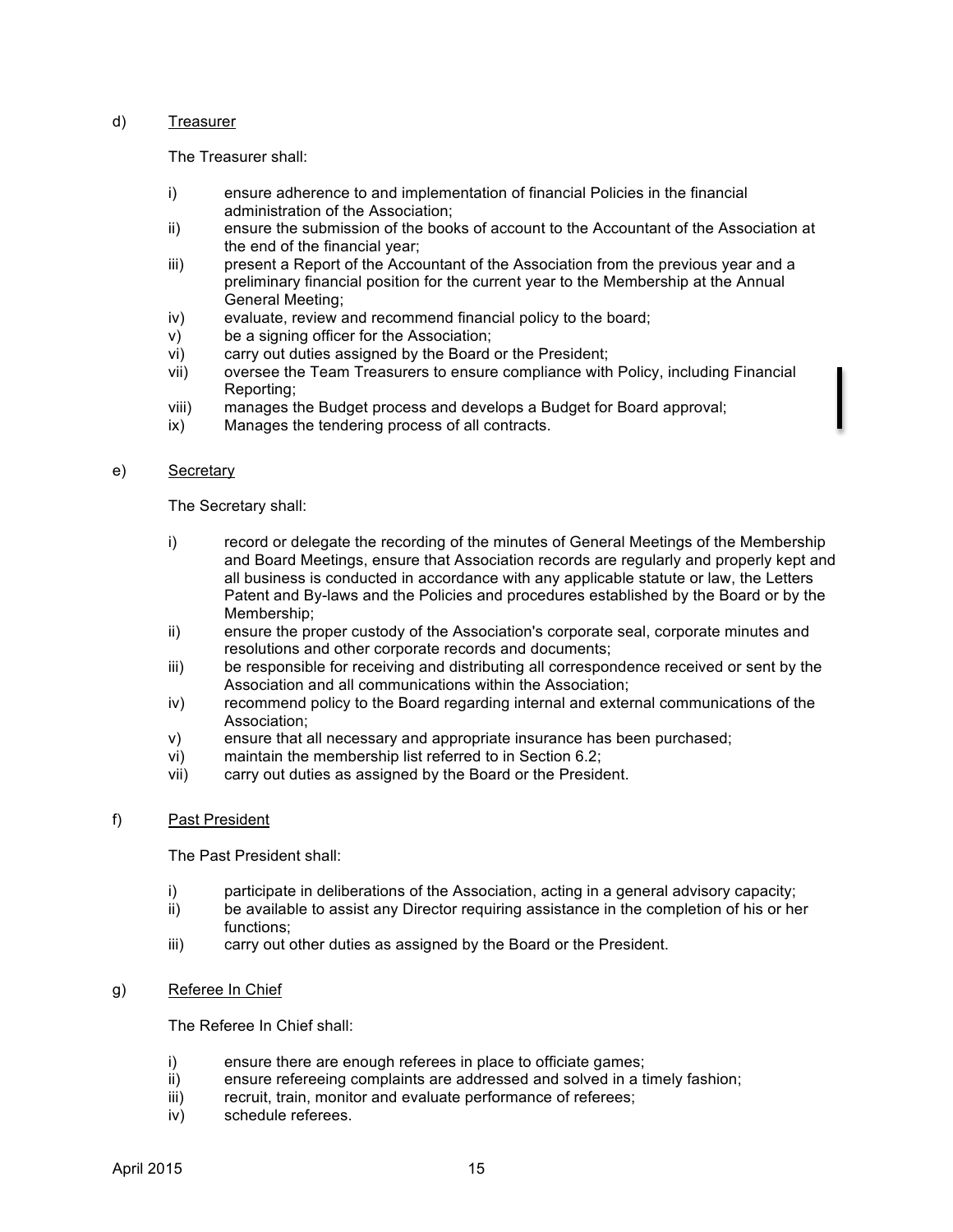#### h) Ice Convenor/Registrar

The Ice Convenor/Administrator shall:

- i) compile and ensure that each team has a copy of the Grey Bruce Highlanders coaches and managers handbook;
- ii) ensure that association is kept up to date with correspondence and other matters;
- iii) be responsible for scheduling ice times for tryouts, games and Association practices;
- iv) maintain the Association phone, mailbox, and website;
- v) register all players;
- vi) coordinate with OMHA as the Association contact;
- vii) carry out other duties as assigned by the Board or the President;
- viii) communicate with referee-in-chief concerning all home games.

#### i) Directors At – Large

The at-large directors shall be responsible for the general management, supervision and efficient operation of their respective areas of responsibility as assigned in addition to other duties that may be from time to time assigned.

Directors At Large have full voting privileges as members of the Board.

#### j) Risk Management Director

The Risk Management Director shall:

- i) be appointed by the Board of Directors from eligible board members;
- ii) implement and enforce all O.M.H.A. Risk Management Programs;
- iii) establish and maintain procedures with respect to clearance of all volunteers required to complete a police report;
- iv) carry out volunteer screening as per policy and guidelines;
- v) assist as requested with implementation of Risk Management Programs;
- vi) carry out other duties as assigned by the Board or the President.

#### k) Coach Mentor/Technical Director

The Coach Mentor/Technical Director shall:

- i) responsible for Coach and Player development;
- ii) recruit Coaches;
- iii) contact person for prospective coaches;
- iv) schedules initial and mid-year coach meetings;
- v) support and assist Coaches with development of their Hockey Plans;
- vi) establish, implement and evaluate on ice and off ice player development programs;
- vii) recruit competent instructors to perform the functions required for player development programs;
- viii) recommends to the Board improvements to our Development Programs.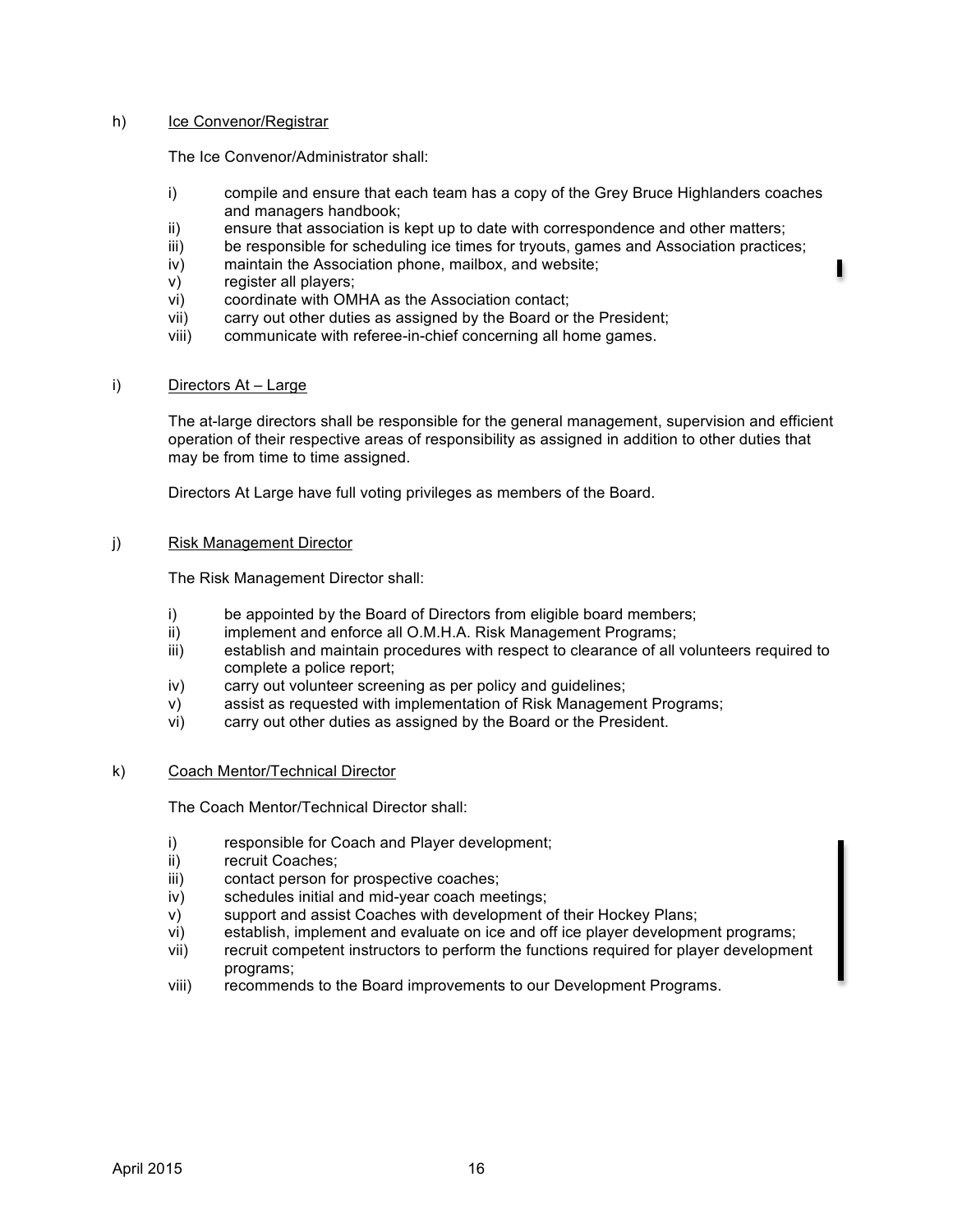## **12. COMMITTEES OF THE BOARD**

#### 12.1 Standing Committees

The Board of Directors may create Standing Committees as follows:

- a) Director Committee;
- b) Budget Committee;
- c) Nominations and Elections Committee;
- d) Ice Scheduling Committee;
- e) Purchasing and Equipment Committee;
- f) Registration Committee;
- g) Sponsorship Committee.
- h) Coach Selection Committee.
- 12.2 Nothing in this by-law shall be construed to limit the ability of the Directors and Membership of the Association from abolishing or creating Standing Committees by by-law or from establishing such ad hoc committees or subcommittees by Directors' Resolution as may be desired or required from time to time.

#### 12.3 Board of Directors Committee

- a) The Board of Directors Committee shall be chaired by the President, and shall consist of the Directors listed in 11.1 who shall be responsible for the day to day management of the affairs of the Association, including monitoring of all Committees to ensure all Policies of the Association are being complied with.
- b) The Board of Directors Committee shall:
	- i) take action in relation to any matter of any nature within the power and the authority of the Board, which requires immediate attention. Such action shall not involve any change of policy or the authorization of unbudgeted expenditures;
	- ii) review recommendations and proposals prior to such recommendations or proposals being submitted to the Board for Resolution;
	- iii) pass policies for the Association regarding management and administrative issues related to the Association;
	- iv) deal with any other matters assigned to it by the President.

## 12.4 Coach Selection Committee

- a) The Coach Selection Committee shall be chaired by the President and shall consist of the 1st Vice President, the 2nd Vice President, the Coach Mentor, and the Ice Convenor/ Registrar.
- b) The Coach Selection Committee shall:
	- i) invite applications for coaching positions;
	- ii) schedule and conduct interviews;
	- iii) recommend selections to the Board of Directors for approval.

#### 12.5 Standing Committee Procedure

a) All Standing Committees shall comply with all bylaws, guidelines, Policies and procedures of the Association as determined by the Board of Directors or the Membership of the Association, from time to time, and also shall comply with all requirements of the OMHA, the OHF, Hockey Canada, and, if applicable, any other hockey organizations with which Association teams are participating.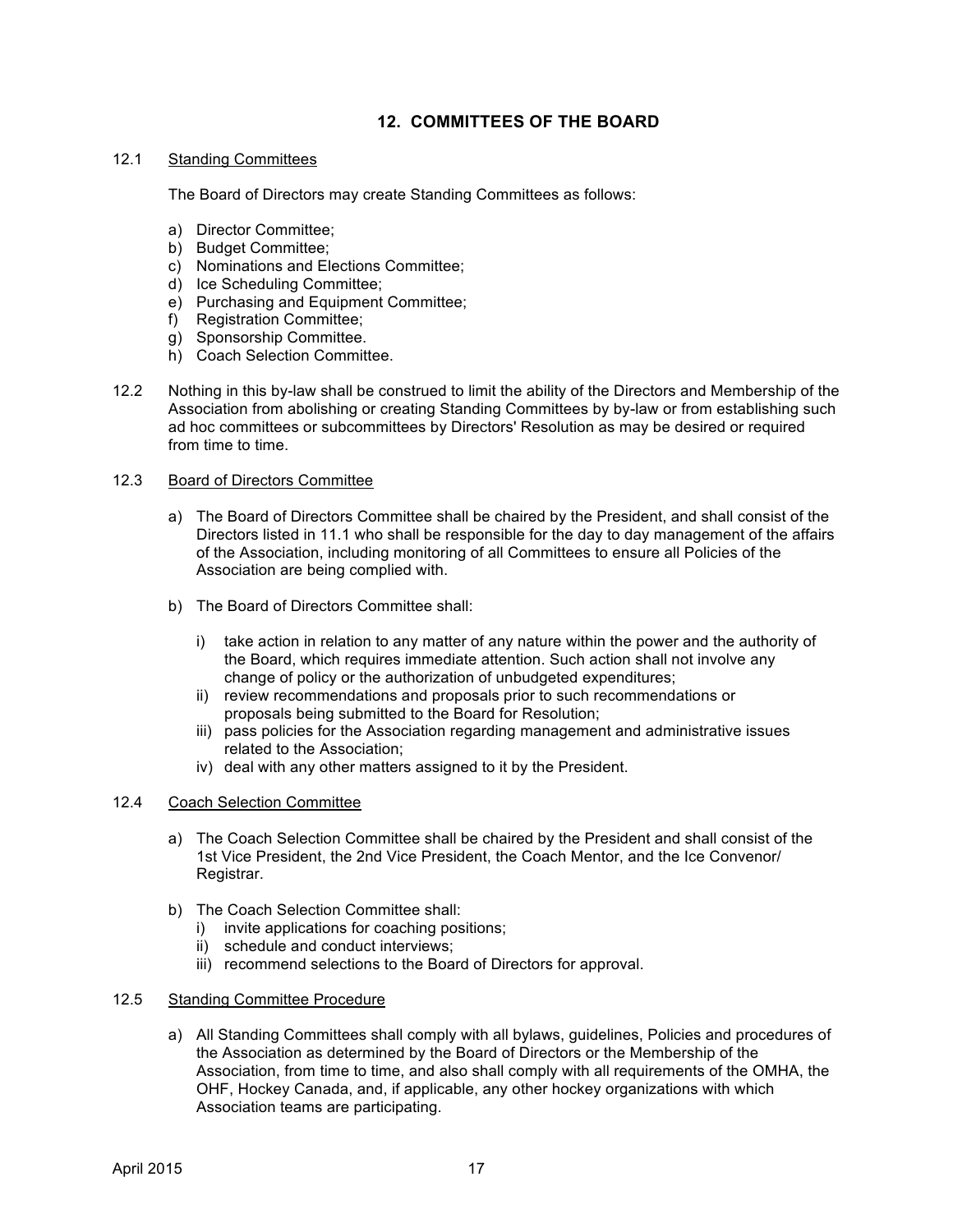b) Meetings

Each Standing Committee shall meet at the call of the President but shall meet not less than four times per year.

c) Notice

Notice of all Meetings of Standing Committees shall be communicated to all Members of the standing committee at least seven (7) days prior to the Meeting, except that such notice may be waived by consent of all Members of the Standing Committee.

d) Quorum

A quorum for a Standing Committee shall be a majority of the Members of the Standing Committee.

e) Voting Rights

Each Member of a standing committee present at a Meeting shall be entitled to one vote; In the case of an equality of votes, the Chair shall have a second or casting vote.

f) Minutes

Standing Committees shall maintain and keep minutes of their Meetings and shall report to the Board at regular intervals and at any other time upon request by the Board.

g) Annual Report

Each Standing Committee shall prepare an Annual Report of the matters for which it is responsible to be presented to the Membership at the Annual General Meeting of the Association.

## **13. EXECUTION OF DOCUMENTS**

#### 13.1 Execution of Documents

Contracts in the ordinary course of association operations may be entered into on behalf of the association by the President, 1st Vice President, Treasurer or any other person designated by the board.

#### 13.2 Books and Records

The Board shall ensure that all necessary books and records of the Association required by the Constitution of the Association or by any applicable statute are regularly and properly maintained and any contracts or agreements are filed for safekeeping.

## **14. FINANCIAL YEAR**

14.1 The financial year of the Association shall terminate on the 31st day of May in each year.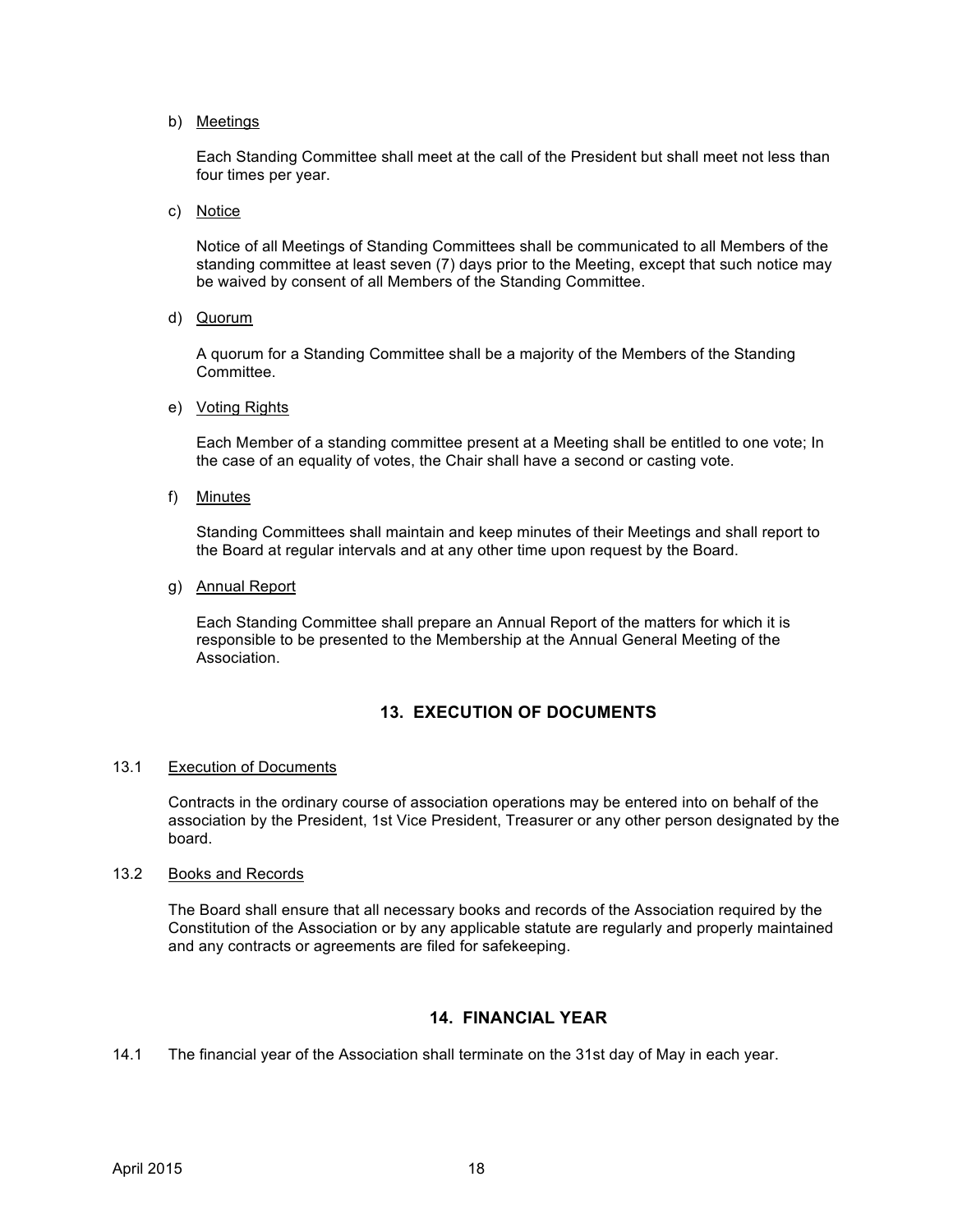## **15. BANKING ARRANGEMENTS**

#### 15.1 Banking Resolution

The Board shall designate, by resolution, a Director and other persons authorized to transact the banking business of the Association, or any part thereof, with the bank, trust company, or other corporation carrying on a banking business that the Board has designated as the banker of the Association, to have the authority to set out in the resolution, including, unless otherwise restricted, the power to:

- a) operate the accounts of the Association with a bank or a trust company;
- b) make, sign, draw, accept, endorse, negotiate, lodge, deposit or transfer any of the cheques, promissory notes, drafts, acceptances, bills of exchange and orders for the payment of money;
- c) issue receipts for and orders relating to any property of the Association;
- d) authorize any officer of the bank or trust company to do any act or thing on behalf of the Association to facilitate the business of the Association.

#### 15.2 Deposit of Securities

The securities of the Association shall be deposited for safekeeping with one or more banks, trust companies or other place or places of safekeeping to be selected by the Board. Any and all securities so deposited may be withdrawn, from time to time, only upon the written order of the Association signed by such Directors, agent or agents of the Association, and in such manner as shall be determined from time to time by resolution of the Board, and such authority may be general or confined to specific instances. The institutions which may be so selected as custodians of the Board shall be fully protected in acting in accordance with the directions of the Board and shall in no event be liable for the due application of the securities so withdrawn from deposit or the proceeds thereof.

#### 15.3 Cheque Signing

Cheque signing will require two signatures. The treasurer and either the President, 1st Vice President or Secretary shall be authorized to sign all cheques.

## **16. BORROWING BY THE ASSOCIATION**

#### 16.1 Borrowing Power

Subject to the limitations set out in the Constitution or Policies of the Association, the Board may by Resolution authorize the Association to:

- a) borrow money on the credit of the Association;
- b) issue, sell or pledge securities of the Association; or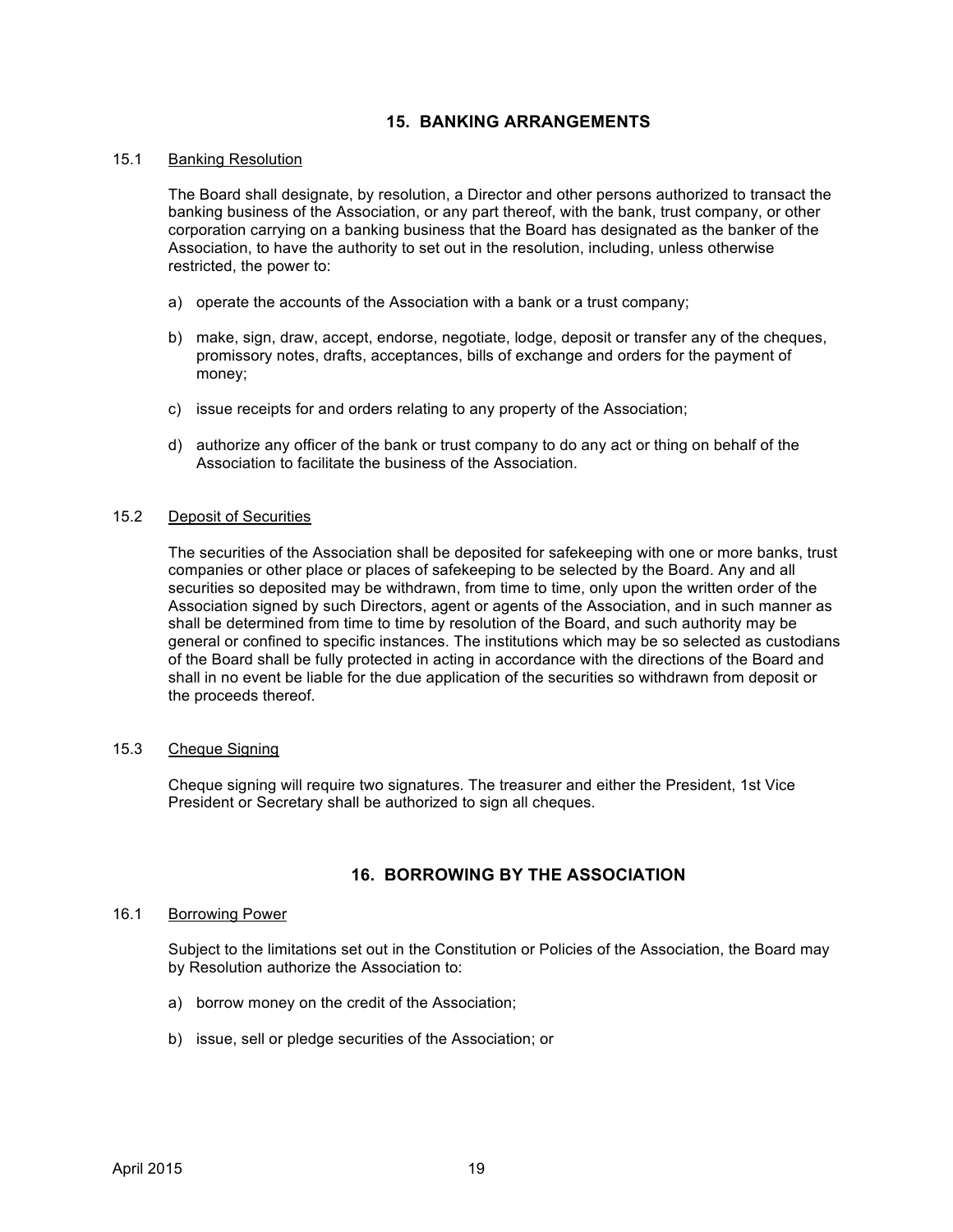c) charge, mortgage, hypothecate or pledge all or any of the real or personal property of the Association, including book debts, rights, powers, franchises and undertakings, to secure any securities or any money borrowed, or other debt, or any other obligation or liability of the Association.

#### 16.2 Borrowing Resolution

From time to time, the Board may authorize any Director of the Association or any other person to make arrangements with reference to the monies so borrowed or to be borrowed and as to the terms and conditions of any loan, and as to the security to be given therefore, with power to vary or modify such arrangements, terms and conditions, and to give such additional security as the Board may authorize, and generally to manage, transact and settle the borrowing of money by the Association.

## **17. NOTICE**

#### 17.1 Computation of Time

In computing the date when notice must be given under any provision of this Constitution requiring a specified number of days' notice of any Meeting or other event, the date of giving the notice is included, unless otherwise provided.

#### 17.2 Omissions and Errors

The accidental omission to give notice of any Meeting of the Board or Members or the non-receipt of any notice by any Director or Member or by the auditor of the Association or any error in any notice not affecting its substance does not invalidate any resolution passed or any proceedings taken at the Meeting. Any Director, Member or the Accountant of the Association may at any time waive notice of any Meeting and may ratify and approve any or all proceedings taken thereat.

#### 17.3 Method of Giving Notice

- a) for disciplinary issues shall be given by Registered mail or signature marked courier;
- b) for notification of meeting (AGM, Board, etc.) shall be conveyed personally, by telephone, email, in previous minutes of meeting, on the association website, or in a newspaper.

## **18. PASSING AND AMENDING THE CONSTITUTION**

- 18.1 The Board and a member in good standing may recommend amendments to the Constitution of the Association from time to time, to the Membership.
- 18.2 If the Board intends to discuss amendment of the Constitution of the Association at a Board Meeting, written notice of such intention shall be sent by the Secretary to each Director not less than ten (10) days before such Meeting. Where such notice is not provided, any recommendation to amend the By-laws may nevertheless be moved at the Meeting and discussion and voting thereon adjourned to the next Meeting for which written notice of intention to pass or amend such By-laws shall be given.
- 18.3 a) A Constitution or an amendment to a Constitution recommended by the Board shall be presented for adoption at the next Annual General Meeting of the Members of the Association. The notice of such Annual General Meeting shall refer to, describe and explain the By-law or amendment(s) to the By-law to be presented at the Meeting of the Members.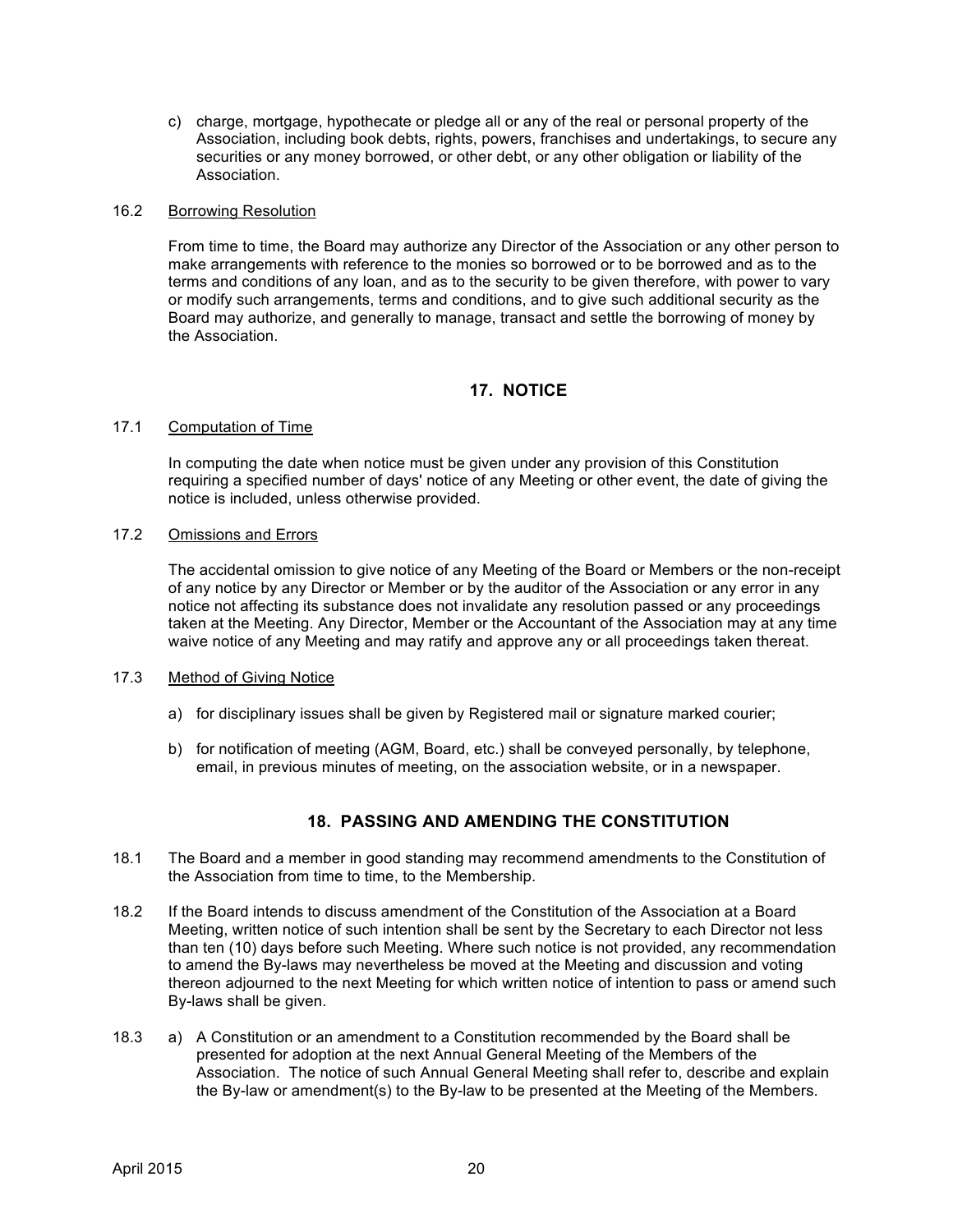- b) A motion to amend the By-laws recommended by the Board or proposed by a Member at a General Meeting of Members called for that purpose must be approved by a majority vote of the Members present at such General Meeting.
- c) The Members at the General Meeting of Members may confirm the proposed By-law or amended By-law as presented or amend or reject the proposed By-law or amended By-Law.
- d) Any Amendment to the By-laws by a member must be in writing, signed by a member in good standing and received by the Secretary of the Association 30 days prior to the Annual General Meeting.
- e) All members in good standing shall have access to any proposed amendments to the Bylaws, seven (7) days prior to the Annual General Meeting at a place as stated in the original meeting notice.

## **19. REPEAL OF PRIOR BY-LAWS**

## 19.1 Repeal

All prior Constitution of the Association, including the document entitled the "Constitution" of the Association are hereby repealed.

19.2 Proviso

The repeal of all prior Constitution of the Association shall not impair in any way the validity of any act or thing done pursuant to any such repealed Constitution.

## **20. RULES OF PROCEDURE**

20.1 The Rules contained in the most current edition of "Procedures for Meetings and Organizations" by M.K. Kerr and Hubert W. King shall govern the rules and procedures to be used in conducting the Meetings and affairs of the Association in all cases to which they are applicable, and in which they are not inconsistent with the By-laws or other governing documents or laws affecting the Association.

## **21. EFFECTIVE DATE**

21.1 This Constitution shall come into force without further formality upon its enactment after approval by the Members of the Association as hereinbefore set out.

The foregoing Constitution No. 1 is hereby enacted, ratified, sanctioned, confirmed and approved without variation by the affirmative vote of the Members of the Association at a General Meeting of the Members of the Association duly called and held at the Municipality of Arran-Elderslie, Chesley, Ontario, and at which a quorum was present on the 25 day of May, 2015.

\_\_\_\_\_\_\_\_\_\_\_\_\_\_\_\_\_\_\_\_\_\_\_\_\_\_\_\_\_\_ \_\_\_\_\_\_\_\_\_\_\_\_\_\_\_\_\_\_\_\_\_\_\_\_\_\_\_\_\_\_

Chair Secretary